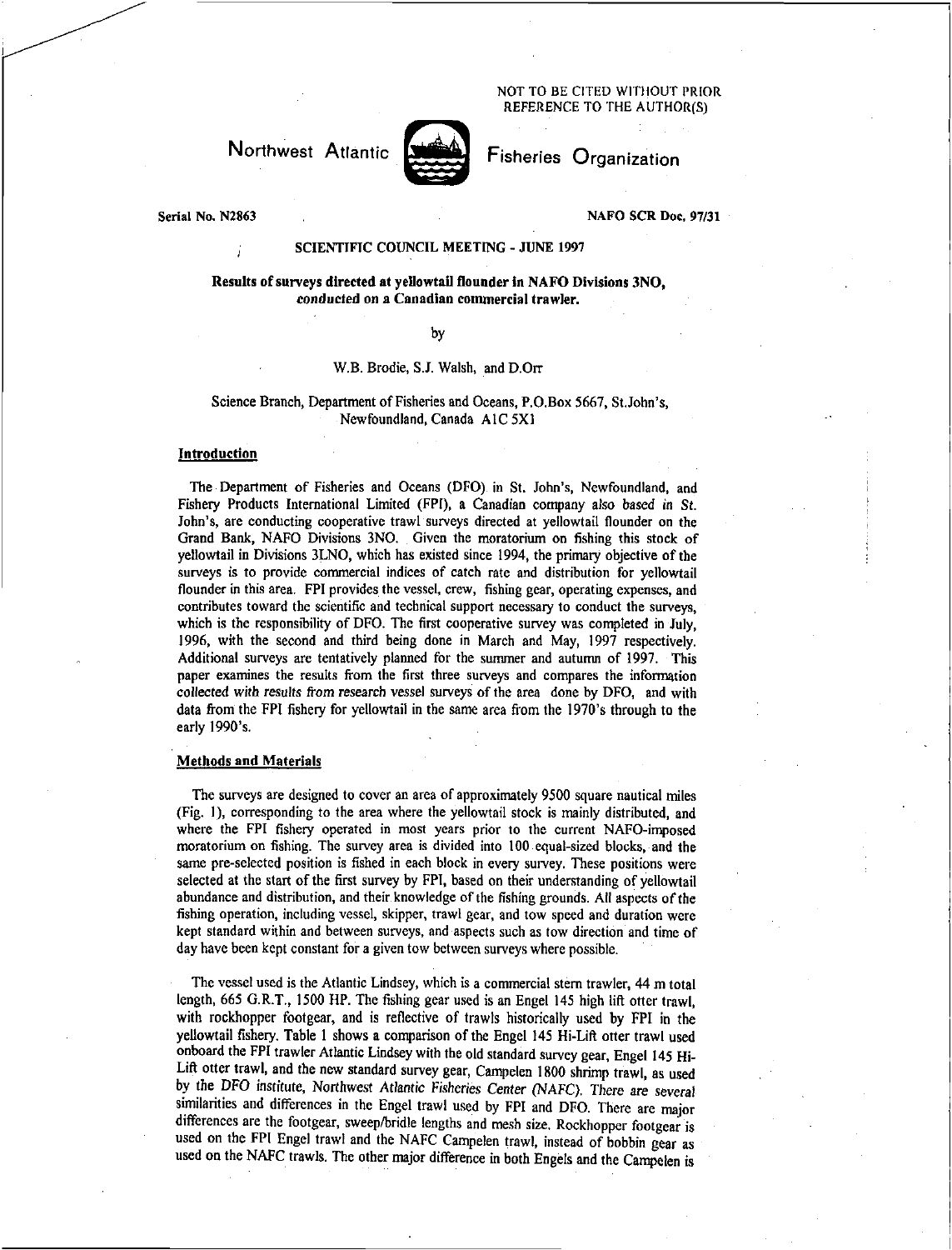the cable (sweeps+lower bridle) distance from the attachment of the lower wing to the trawl doors. The long cable length used on the FPI trawl is 1.7 times longer than the NAFC Engel trawl and 2.5 times longer than that used with the Campelen trawl. These long cable lengths should increase catch rates of flatfish, in particular adult fish, because long cables herd flatfish more efficiently than shorter cables in the fish capture zone. Unlike trawls used in research vessel (r.v.) surveys, no small mesh liner was used in the codend. All trawl components were measured prior to use, to ensure consistency within and between trips. Trawl performance was monitored with SCANMAR during each fishing set, which is one-hour in duration at a speed of 3.0 knots.

Catch numbers and weights of all yellowtail in the catch of each set were recorded. Bycatch data on other species such as American plaice and cod were also collected, along with biological sampling (size and maturity) data for yellowtail. Temperature data were collected on about 55% of the tows on each survey via XBT. To facilitate comparisons, the catch data were grouped into quadrants of  $5 \times 5$  blocks, with Q1 corresponding to the northwest quadrant, Q2 the northeast, Q3 the southeast, and Q4 the southwest. Results from the first 2 surveys are compared with data from spring and fall stratified random surveys done by DFO (Walsh et al. 1997), and with analysis of yellowtail CPUE data in the NAFO database for 1970-91 (Brodie et al. 1993). In addition, over 40,000 set-by set records from a sample of 15 FPI trawlers fishing in Div. 3N0 between 1985 and 1991 (Brodie 1996) was examined for comparison with the 1996 and 1997 surveys. These vessels were very similar to the one which is conducting the surveys, and were engaged in groundfish (primarily flatfish) fisheries on the Grand Bank for most months in the period 1985-91.

Stratified random trawl surveys were conducted by DFO in Divisions 3N0 during autumn 1995, and spring and autumn 1996, as part of ongoing time series measuring abundance and distribution of various groundfish species. The standard survey gear, adopted in mid-1995, was a Campelen 1800 shrimp trawl, with a 12.7 mm liner in the codend (for more information on the specifications of this trawl, see McCallum and Walsh 1996). Tows were 15 minutes in duration at a speed of 3.0 knots, and trawl gear was monitored with SCANMAR throughout each tow. Data from these surveys in 1995-96, including biomass estimates calculated with the usual swept-area methodology (Smith and Somerton 1981), were compared with the results from the FPI surveys in 1996-97.

#### Results and Discussion

*Catches from first three surveys:* Totals of 83, 68, and 82 successful sets were completed in July, 1996; March, 1997; and May, 1997 respectively. Coverage was reduced in March due to poor weather. For all species examined, catch weights per tow in March were significantly lower than those in July, 1996, as seen in the following table (all values in kg. per hr.):

| <b>Species</b> | <b>Survey</b> | Median | Mean  | Std. Error |
|----------------|---------------|--------|-------|------------|
| Yellowtail     | Jul<br>96     | 642.2  | 693.5 | 51.6       |
|                | Mar 97        | 25.6   | 124.0 | 65.3       |
| plaice<br>A    | Jul<br>96     | 74.5   | 106.7 | 13.8       |
|                | Mar 97        | 4.5    | 20.4  | 5.4        |
| Cod            | 96<br>Jul     | 41.0   | 105.6 | 31.1       |
|                | Mar 97        | 0.0    | 0.8   | 0.2        |
| Th. Skate      | Jul<br>96     | 40.0   | 62.5  | 8.1        |
|                | Mar 97        | 8.0    | 28.0  | 6.2        |

Set by set catches for yellowtail flounder from the first three surveys can be seen in Table 2. Of the 65 blocks covered in the first two surveys, only 1 block (G04) had a larger catch of yellowtail in the second survey. In the other 64 comparable blocks, the mean catch of yellowtail in March was only 7.4% of the mean value in the previous July. The quadrant comparisons show higher catch rates in July relative to March in all 4 zones (Fig. 2). In both surveys, yellowtail catch rates were higher in Div. 3N than in Div. 30. The results of the third survey (only yellowtail was examined from the third survey), were very similar to the first, suggesting that the March survey was anomalous (Table 2). The largest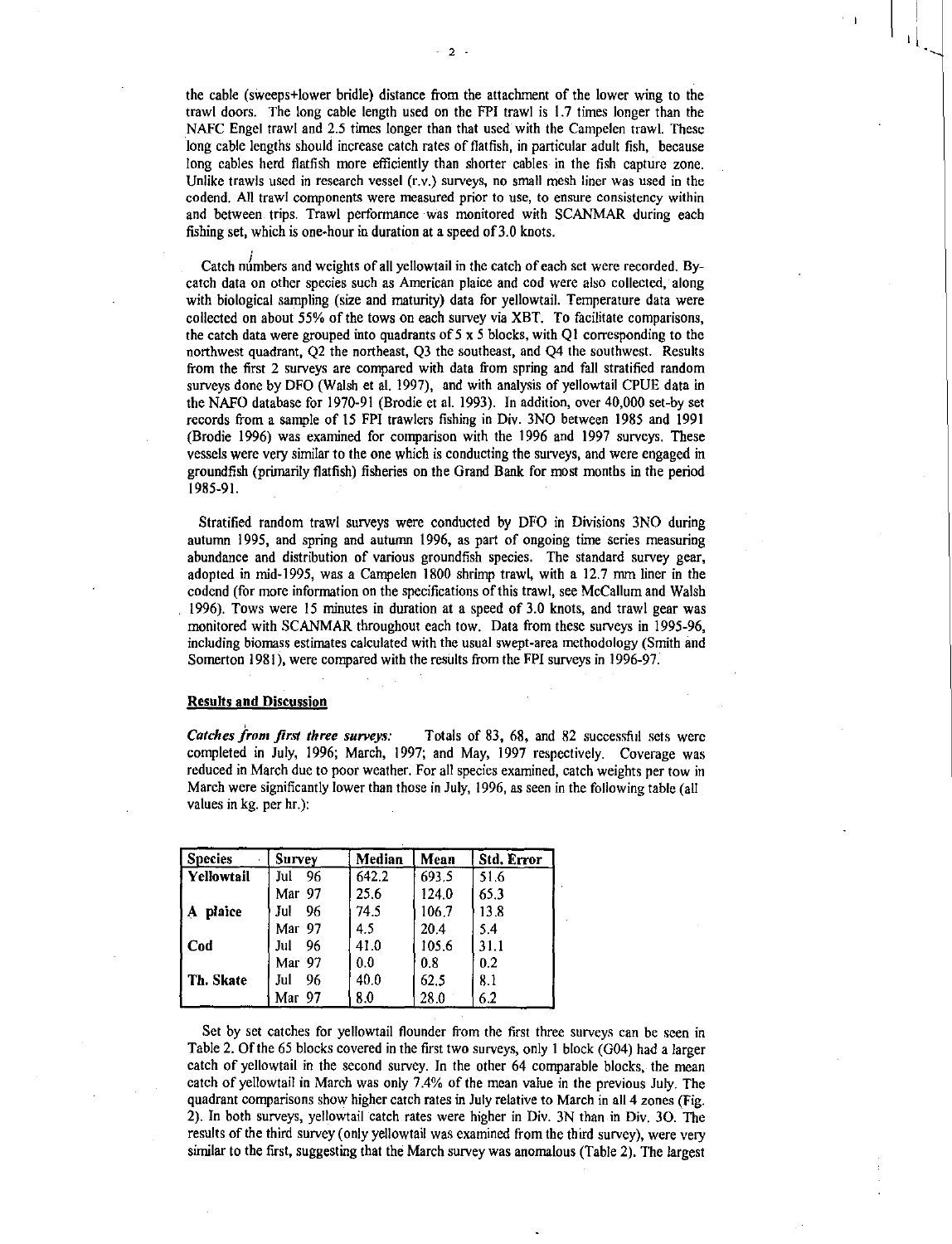catch in the May survey was 4607 kg., similar to the large catch in the March trip. Overall mean catch per tow was slightly lower in the third survey relative to the first, with the largest difference occurring in Q3. CPUE was slightly higher in the latter survey in Q2 and Q4.

The catch of 4972 kg. of yellowtail in Block 004 in March constituted 59% of the total yellowtail catch in this survey, and was about 40 times higher than the mean catch per tow. In comparison, the yellowtail catch in Block 004 in July, 1996 of 869 kg. was only 25% higher than the average catch per tow during July. The catch in this block in May, 1997 was 610 kg, which was also the average value for the whole grid. The largest catch of yellowtail in the July survey (2504 kg. in Block E04) made up only 4.4% of the total catch of this species during that survey, and was just under 4 times higher than the mean value. The largest catch in the May survey (4607 kg. in Block E01) comprised about 9.2 % of the total, and was 7.6 times higher than the mean. Various measures of the varibility in the yellowtail catches can be seen in Table 2. Mean bottom temperature was 158 °C in July compared to 1.26 °C in March.

*Distribution of yellowtail:* ACON plots (Black 1993) of yellowtail catch weights clearly show the difference in abundance and distribution of yellowtail flounder during the 3 surveys (Figs. 3 to 5). In March, 1997, the only large catches of yellowtail were taken near the center of the grid, around blocks 004 and F04. This area also contained relatively large catches in July, 1996, although several other areas also produced large catches in July, as well as in May, 1997. Of particular interest in the July survey were 5 catches, each greater than 1000 kg., which occurred in the northwest corner of the grid (Fig. 3). This was somewhat surprising, as this area was not known as a prime location for yellowtail when the commercial fishery was operating, and DFO surveys of this area in spring and fall do not usually produce large catches of yellowtail. Catches in May were somewhat lower in this area, although Block BOl did have one catch greater than 1000 kg. (Table 2). All catches greater than 1000 kg in May occurred *in the northern part of the grid (first*  3 rows). Catches in all 3 surveys were low in the southwest corner of the grid, as well in most tows in the eastern part (column J) of the grid.

To examine geographic distribution of yellowtail caught in the July survey, by size groups, the numbers of fish  $\leq 30$  cm, and the number  $> 40$  cm, were plotted on a set by set basis. The highest densities of small fish occurred in quadrant 3 (Fig. 6a), in the nursery area for this species. There was a wider distribution of fish greater than 40 cm., with the largest catches occurring in the central portion of the grid (Fig. 6b). The overall length frequency of yellowtail caught during July is shown in Fig. 7a, and consists mainly of fish in the 30 to 45 cm. length range. Length frequency data from the 1997 surveys were not available for comparison at the time this paper was written, and will be analyzed subsequently. The age composition was obtained by applying the yellowtail age-length key from the spring 1996 stratified random survey to the numbers at length in the July, 1996 survey. Fig. 7b indicates that most fish caught were aged 6-8 years, which is typical of the Canadian commercial fishery in previous years (Brodie et at. 1993). The age compositions in Divs. 3N and 30 were similar, although there were more small fish in Div. 3N, consistent with the location of some fishing sets in the nursery areas on the Tail of the Bank.

*Comparison of results with commercial fishery data:* In many assessments of the yellowtail stock in Div. 3LNO, a multiplicative model has been used in the analysis of CPUE data reported by Canadian vessels in the period after 1964 (eg. Brodie et al. 1993). In these analyses, the effects on CPUE of vessel size, gear type, Division, month, and year were considered. To compare these results with the grid surveys, data from the same class of vessel as the Atlantic Lindsey were examined for Div. 3N, for the years 1970-91. For months with more than 100 tons of directed yellowtail catch, data from July of year n were compared with March of year  $n+1$ . Fig 8 shows, for the 6 comparisons available, that no marked declines from July to March were observed, to the extent seen from the first to the second FPI survey. This comparison also indicates that the July survey CPUE for yellowtail was similar to the maximum July CPUE , which occurred in the 1985 fishery. On the other hand, the March survey CPUE was much lower than any March CPUE value observed in the fishery. Fig. 9 shows the monthly trend in CPUE (aggregated over all years), compared with the monthly pattern indicated by the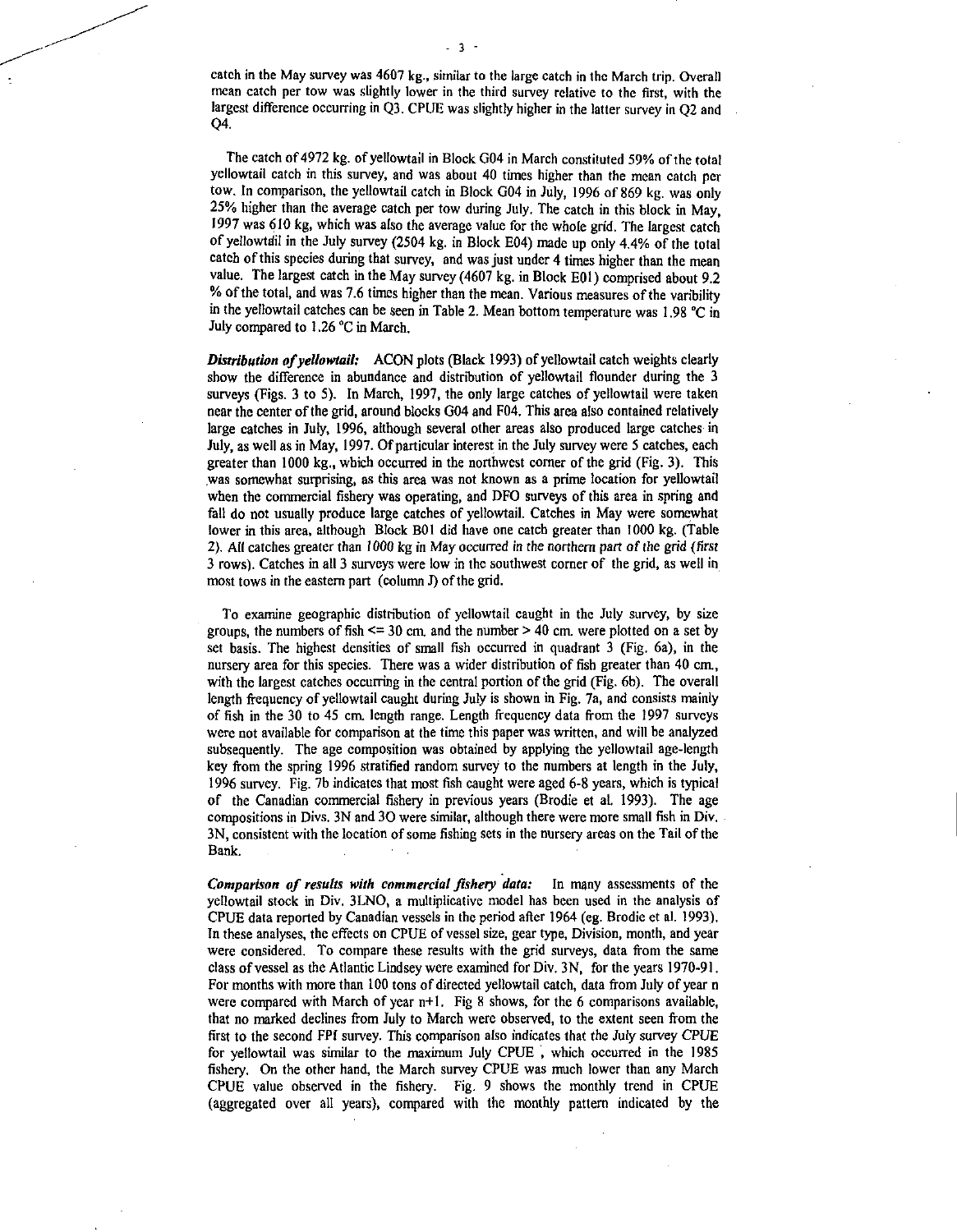multiplicative model. These indices show that the March CPUE was intermediate between the low values in May-July, and the high values in September-October. The May value of the month coefficient was higher than the July value, but the mean July CPUE was slightly higher than the May CPUE.

A summary of the set-by-set data from 15 FPI trawlers fishing for various species in Div. 3NO from 1985-91 is shown in Fig. 10. About 40 % of the sets occurred within the boundaries of the survey grid. Table 3 gives a breakdown, by quadrant and year, of the yellowtail catch and CPUE in this sample, arranged by total effort, and effort directed at yellowtail flounder. Most of the yellowtail catch from this fleet occurred in quadrants 2 and 3, with quadrant 3 usually showing the highest CPUE values. The blocks in the central parts of columns G and H had the highest overall catches of yellowtail (Fig. 11). This area also had CPUE values among the highest in the grid (Fig. 12), although the best catch rates in the July, 1996 survey were generally to the west, in columns A, E, and F (Table 2, Fig. 3b), and the best CPUE in the May survey (Table 2, Fig. 5b) was north of the peak values in the fishery. Figs 11 and 12 also indicate that the northwest corner of the grid, which produced several good catches in the July survey and one good one in the May survey, was not a primary fishing area for yellowtail. It is also interesting that block E04, which yielded the largest catch in the July survey, and a near-average catch in May, had only one set out of 16,000 in the commercial sample (Fig. 10). Block E01, with the largest catch in May 1997, was also a lightly fished block historically, with only 44 sets in the period 1985-91. However, Block G04, which had the highest catch in the March survey, was the fifth most heavily fished block in the grid from 1985 to 1991.

Seasonal trends in catch by this fleet show a peak in August-September for all years combined (Fig. 13), although there was some variability among years. The same general pattern observed in Fig. 9 can be seen in the monthly CPUE sample from this fleet (Fig. 14), ie. higher CPUE early in the year, a decrease in summer, and an increase in the autumn. It should be noted, however, that substantial catches in the first quarter in this sample occurred only in one month - February, 1985 (Fig. 13).

It must be stated that the direct comparability of the catch rates in the grid surveys with those from the previous commercial fishery is not known. Tow duration during the commercial fishery was generally around three hours, compared to one hour in the grid surveys. Also, the catch rates in the commercial fishery were obtained by several vessels over longer periods of time. Nonetheless, results from 2 of the 3 grid surveys in 1996 and 1997 suggest widespread distribution of yellowtail CPUE's considered to be quite high.

*Comparison of results with research vessel data:* The distribution of yellowtail from the 2 stratified random surveys in 1996, and the autumn survey in 1995, is shown in Fig. 10. *The* grid, which is not part of the design of the r.v. surveys, is superimposed on these plots, indicating that most of the yellowtail caught in the r.v. surveys is located within the boundaries of the grid. In fact, 87% of the yellowtail caught in spring 1996 were within the grid, compared with 89% in the autumn 1996 survey. Within the grid, r.v. survey catch rates of yellowtail were similar in spring and fall 1996, although there were differences between Divs. 3N and 30 in the 2 surveys (Fig. 16). From Div. 3NO overall, the swept-area biomass estimate of yellowtail from the r.v surveys was 174,000 t in spring 1996, and 132,000 t in the fall survey, with the latter figure being almost identical to the value from the fall, 1995 survey. In these past three surveys, the biomass in Div 3N has been relatively stable between 103, 000 and 113,000 t, while Div. 30 has ranged from 19,000 to 71,000 t. The largest catches of yellowtail during the 1996 spring and fall r.v. surveys were 257 and 307 kg. per 15 min. tow respectively. The length frequency of yellowtail from the spring r.v. survey (Fig. 7) differs substantially from the July FPI survey, due mainly to the differences in trawl gear used in both surveys. With the use of a fine mesh liner in the survey trawl, considerably more small yellowtail are taken relative to the commercial trawl. For the age compositions of yellowtail in these surveys, see Walsh et al. 1997.

*Conclusions:* 'Cooperative surveys in Divisions 3N0 between DFO and FPI indicate drastic changes in catch rate and distribution of yellowtail and other species in March, 1997 compared with July, 1996, and May, 1997. The high CPUE observed in July, and the low CPUE observed in March are both extreme when compared to historic CPUE data from the fishery, and make interpretation of the results as an index of abundance virtually

4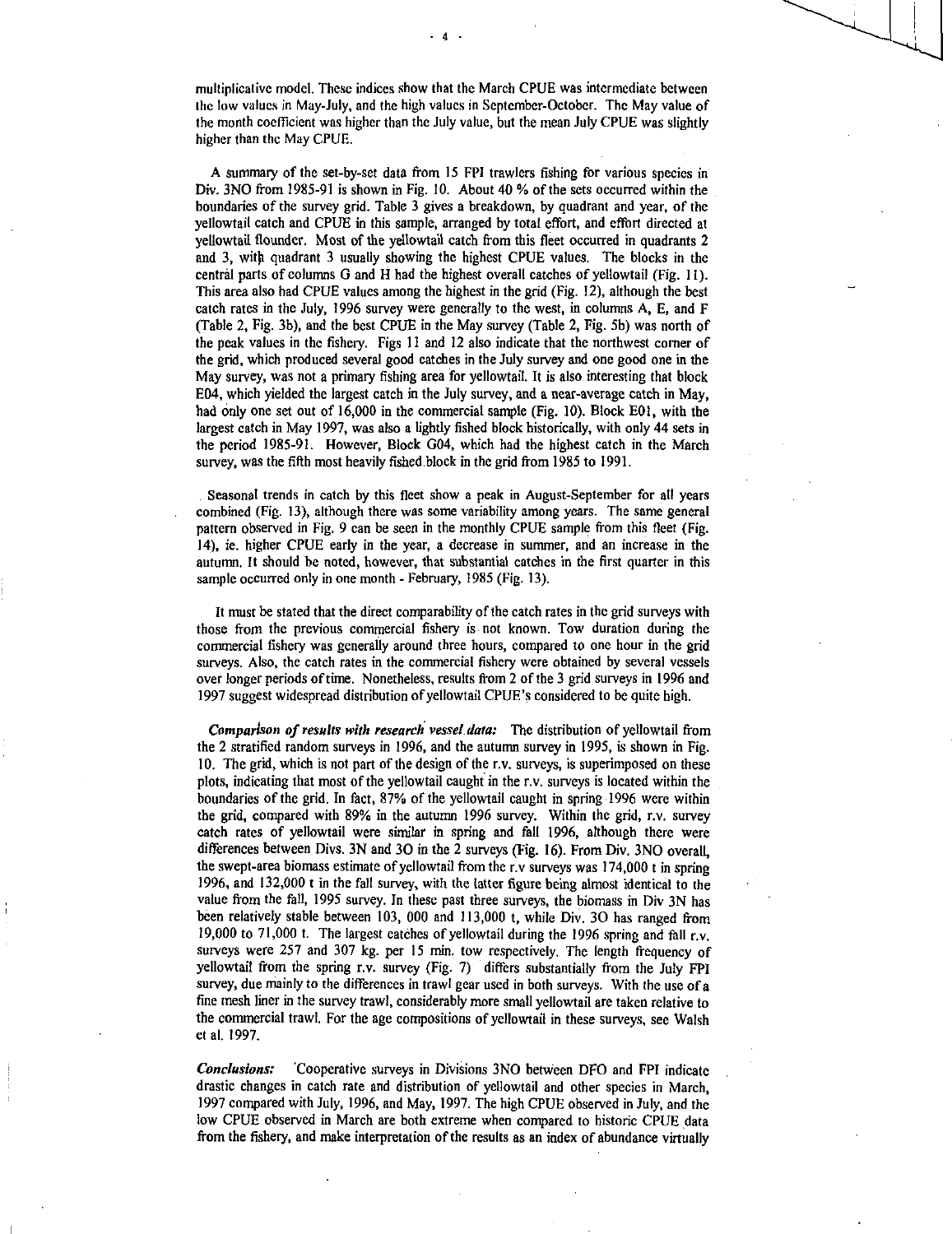impossible. The similarity of the first and third grid surveys suggest that the second survey was anomalous. Research vessel surveys conducted in autumn 1995, spring 1996, autumn 1996, and spring 1997 show a relatively stable picture of yellowtail abundance and distribution (Walsh et al. 1997), although distribution appears to be more extensive than in the surveys of the early 1990's. There are no r.v. survey data from March in Div. 3N0 in any year to compare with the March 1997 FPI survey. Given the moratorium on fishing yellowtail which existed during the time of the surveys, and the life history of the species, it can be assumed reasonably that the abundance of yellowtail did not change in proportion to the change in CPUE over the short time span of the grid surveys. Possible reasons for the differences between the second grid survey and the other two include changes *in) availability* or catchability of fish relative to the trawl, and/or changes in distribution and concentration of yellowtail, both within the survey grid, and between the areas inside and outside the grid. Comparison of all three surveys suggests seasonal difference in distribution.

5

Future analyses will examine data for other species, as well as length frequency data for yellowtail from the second and third surveys. Further work is planned in 1997, including additional research vessel and FPI surveys, and will be important in evaluating the differences observed thus far.

*Acknowledgements:* The authors thank the staff of DFO and FPI who participated in the surveys described here. Mick Veitch of DFO aged the yellowtail otoliths from the surveys. Stacey Fowlow of Seaborne Information Technologies Ltd. analyzed much of the trawler data from 1985-91 and produced some of the graphics.

#### *References*

Black, G.A. 1993. ACON data visualization software : user manual - version 7.14. Unpublished *manuscript. 179* p. *(G.Black, Dept. of Fisheries and Oceans,* P.O.Box 550, Halifax, N.S., Canada B3J 287).

Brodie.W.B. 1996. Should closed areas be considered as a management measure in future fisheries for cod and flatfish on the southern Grand Bank. NAFO SCR Doc. 96/63. Ser. No. N2739.

Brodie, W.13., S.J.Walsh, D.Power, and W.R.Bowering. 1993. An assessment of the yellowtail flounder stock in Divisions 3LNO. NAFO SCR Doc. 93/76, Ser. No. N2261.

McCallum, B.R. and S.J. Walsh. 1996. Groundfish survey trawls used at the Northwest Atlantic Fisheries Centre, 1971 to present. NAFO SCR Doc. 96/50, Ser. No. N2726.

Walsh, S.J., W.B.Brodie, M.J.Morgan, W.R.Bowering, D.Orr, and M.Veitch. 1997. An assessment of the Grand Bank Yellowtail flounder stock in NAFO Divisions 3LNO. NAFO SCR Doc. 97/72, Ser.No. N2906.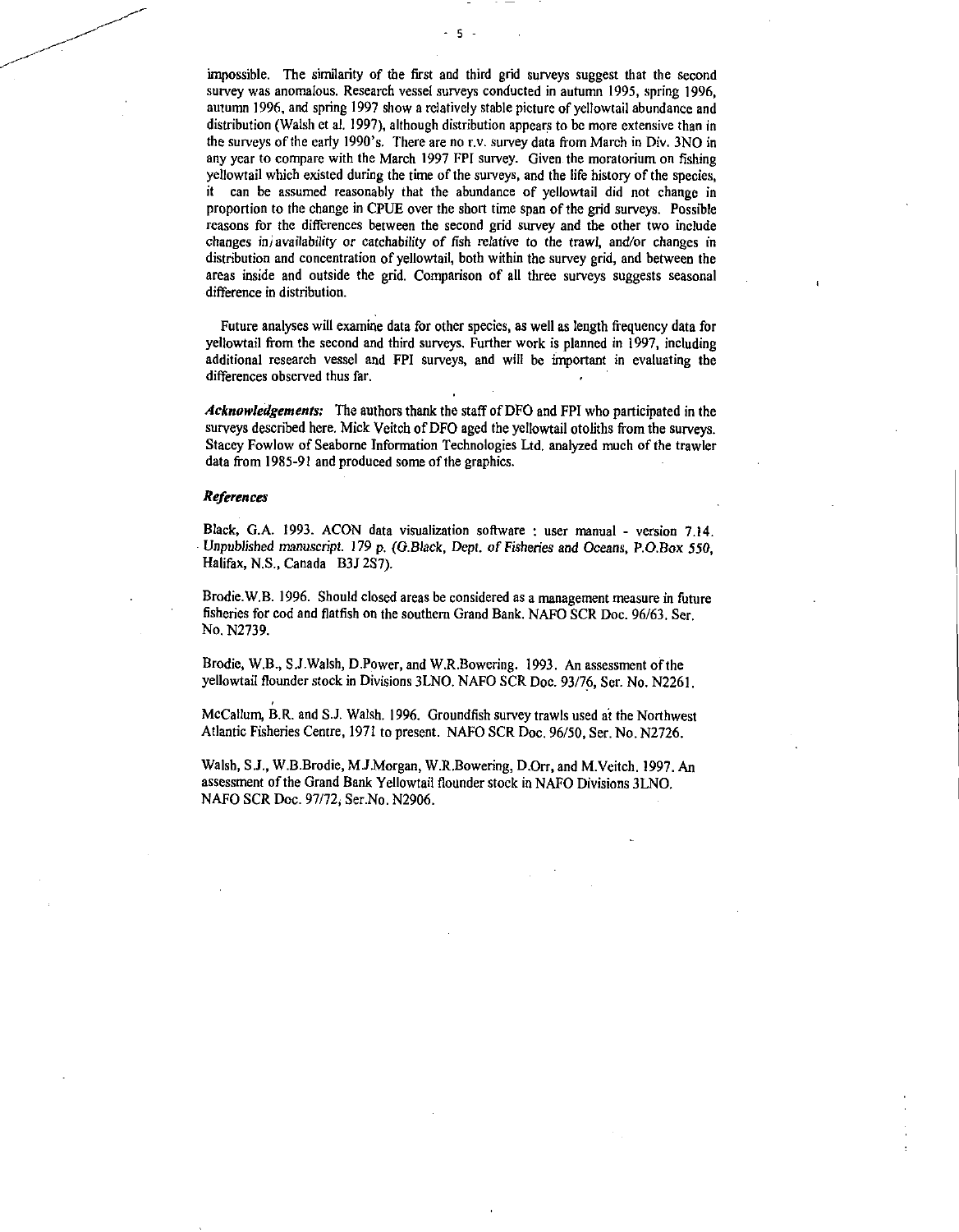| Parameter                  | Engel 145           |                               | Engel 145 Hi-                 | Campelen                             |  |
|----------------------------|---------------------|-------------------------------|-------------------------------|--------------------------------------|--|
|                            | Hi-Lift Otter trawl |                               | Lift Otter                    | 1800                                 |  |
|                            |                     |                               | Trawl                         | Shrimp trawl                         |  |
|                            | Gadus               | Wilfred                       |                               | Wilfred                              |  |
|                            | Atlantica           | Templeman                     | <b>FPI</b>                    | Templeman                            |  |
| <b>Doors</b>               | 5.6m/1400kg         | $3.8m$ /1250 $kg$             | $6.7m^{2}/2800kg$             | 4.3 <sup>2</sup> /1400 <sup>kg</sup> |  |
| Sweeps (m)                 | 17                  | 15                            | 90                            | 6.1                                  |  |
| $\overline{Bridles(m)}$    | $\overline{50}$     | $\overline{50}$               | 24                            | 40                                   |  |
| Buoyancy (kg)              | 300                 | 283                           |                               | 227                                  |  |
| Headline (m)               | 29                  | 29                            | $\overline{29}$               | 29                                   |  |
| <b>Fishing Line</b><br>(m) | $\overline{31}$     | 31                            | 31                            | 20                                   |  |
| Footgear                   |                     |                               |                               |                                      |  |
| Length $(m)$               | 44                  | 44                            | 44                            | 37                                   |  |
|                            | 27 Steel            | 25 Steel                      | <b>Rubber Disks</b>           | 102 Rubber                           |  |
| Material                   | <b>Bobbins</b>      | Bobbins & 4                   | (Rockhopper)                  | <b>Disks</b>                         |  |
|                            |                     | Rubber                        |                               | (Rockhopper)                         |  |
|                            |                     | Rollers                       |                               |                                      |  |
| Weight Air<br>(kg)         | 3169                | 2350                          |                               | 501                                  |  |
| Size (dia./cm)             | 61/53/46/36         | 53/46/36                      | $\sqrt{46/41/36}$             | 35                                   |  |
| Mesh Size<br>(mm)          |                     |                               |                               |                                      |  |
| Wings/Square               | 180                 | 180                           | 180                           | 80/60                                |  |
| <b>Bellies</b>             | 160                 | 150/130                       | 160                           | 60/44                                |  |
| Extension                  | none                | none                          | 148                           | none                                 |  |
| Codend                     | $\overline{160}$    | 130                           | 140                           | $\overline{44}$                      |  |
| Liner                      | $\overline{30}$     | 30                            | None                          | 12.7                                 |  |
| Material                   | Nylon               | Polyethelyene<br>Nylon Codend | Polyethelyene<br>Nylon Codend | Polyethylene                         |  |

÷.

 $\bar{\lambda}$ 

Table 1. Comparison of the FPI commercial trawl with the NAFC old standard Engel trawl and the new Campelen trawl.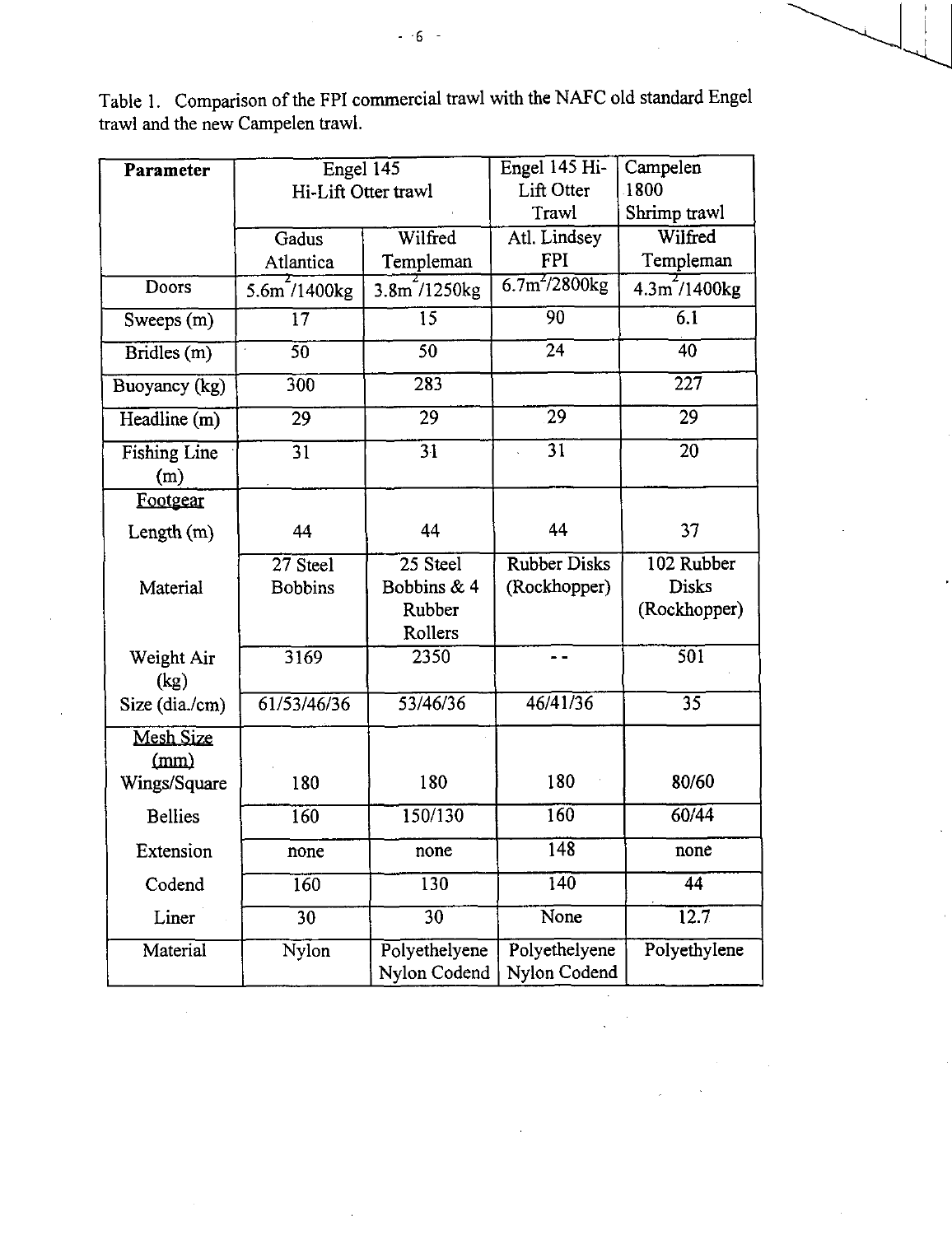Table 2. Comparison of yellowtail catches (kg.) in July, 1996 and March and May, 1997 surveys. Largest catch in each survey is underlined. All tows are one hour (or standardized to 1 hour). Blocks fished in all 3 surveys are in italics.

| <b>Block</b>    | Jul 96  | Mar 97 | May 97  | <b>Block</b>    | <b>Jul 96</b> | Mar 97 | <b>May 97</b> | Div. 30 (cols A - D) Jul 96 |         | Mar 97 | May 97  |
|-----------------|---------|--------|---------|-----------------|---------------|--------|---------------|-----------------------------|---------|--------|---------|
|                 |         |        |         |                 |               |        |               | Mean                        | 619.2   | 31.8   | 521.1   |
| Quad 1          |         |        |         | Quad 2          |               |        |               | <b>Standard Error</b>       | 73.2    | 4.1    | 51.9    |
| A01             | 1315.9  | 7.0    | 234.9   | F02             | 1037.0        | 52.0   | 1145.0        |                             |         |        |         |
| A02             | 1828.3  |        | 648.0   | F03             | 879.5         | 20.0   | 444 8         | Median                      | 526.8   | 27.5   | 498.2   |
| АОЗ             | 1086.9  | 23.7   | 204.0   | F04             | 10323         | 677.9  | 833.2         | Minimum                     | 67.0    | 0.0    | 32.5    |
| 105             | 1410.5  | 35.5   | 421.8   | F05             | 1818.1        | 498.3  | 935 6         | Maximum                     | 1828,3  | 88.0   | 1524.6  |
| <b>B01</b>      | 1075.2  |        | 1014.6  | G01             | 664.8         | 5.5    | 635.4         | Sum                         | 22911.1 | 764.3  | 18239.2 |
| <b>B02</b>      | 321.0   | 0.0    | 210.0   | G03             | 344.7         | 81.0   | 322.0         | Count                       | 37      | 24     | 35      |
| <b>B03</b>      | 683.7   |        | 587.3   | G04             | 868.7         | 4972.4 | 610.2         |                             |         |        |         |
| <b>B04</b>      | 492.9   | 41.0   | 498.2   | G05             | 502.5         | 67.5   | 469.3         |                             |         |        |         |
| C01             | 758.3   | 1.0    | 231.4   | H02             | 600.8         | 20.5   | 1911.0        |                             |         |        |         |
| CO <sub>2</sub> | 352.5   |        | 389.8   | H03             |               | 40.5   |               |                             |         |        |         |
| C03             | 224.5   | 18.0   | 287.6   | H04             | 357.6         | 205.0  | 457.0         |                             |         |        |         |
| C <sub>04</sub> | 324.0   |        | 702.0   | HOS             | 322.9         | 52.5   | 256.5         | Div. 3N (cols $E - J$ )     |         |        |         |
| C05             | 942.6   | 23.0   | 401.0   | 101             | 278.5         | 0.0    | 949.5         |                             |         |        |         |
| D <sub>01</sub> | 720.9   |        | 1524 6  | 103             | 4419          | 0.5    | 1263.8        | Mean                        | 753.3   | 174.2  | 672.9   |
| <b>D02</b>      | 280.O   | 35     | 241.6   | 105             | 440.2         | 7.0    | 404 1         | <b>Standard Error</b>       | 71.0    | 107.2  | 106.4   |
| D03             | 234.0   | 4,5    | 245.0   | J02             | 103.5         | 0.0    | 28.5          | Median                      | 689.4   | 20.8   | 584.5   |
| D04             | 668.1   |        |         |                 |               |        |               |                             |         | 0.0    | 24.5    |
|                 |         | 35.0   | 400.0   | 04.             | 34.0          | 0.0    | 32.0          | Minimum                     | 34.0    |        |         |
| <b>D05</b>      | 739.8   |        | 458.3   |                 |               |        |               | Maximum                     | 2503.6  | 4972.4 | 4607.0  |
| E01             | 713.9   |        | 4607.0  |                 |               |        |               | Sum                         | 34650.6 | 7666.9 | 31627.5 |
| E02             | 937.3   | 18.5   | 2529.3  |                 |               |        |               | Count                       | 46      | 44     | 47      |
| E04             | 2503.6  | 27.5   | 582.4   |                 |               |        |               |                             |         |        |         |
| E05             | 1340.9  | 60.0   | 633.0   |                 |               |        |               |                             |         |        |         |
| Mean            | 861.6   | 21.3   | 775.0   |                 | 607.9         | 394.2  | 668.6         |                             |         |        |         |
| Standard Error  | 120.7   | 3,7    | 2145    |                 | 107.5         | 289.9  | 119.1         |                             |         |        |         |
|                 |         |        |         |                 |               |        |               |                             |         |        |         |
| Median          | 730.4   | 20.8   | 440.1   |                 | 472.2         | 40.5   | 539.8         |                             |         |        |         |
| Minimum         | 224.5   | 0.0    | 204.0   |                 | 34.0          | 0.0    | 28.5          | Total (all blocks)          |         |        |         |
| Maximum         | 2503.6  | 60.0   | 4607.0  |                 | 1818.1        | 4972.4 | 1911.0        |                             |         |        |         |
| Sum             | 18954.8 | 298.2  | 17049.8 |                 | 9727.0        | 6700.6 | 10697.9       | Mean                        | 693.5   | 124.0  | 608.1   |
| Count           | 22      | 14     | 22      |                 | 16            | 17     | 16            | <b>Standard Error</b>       | 51.6    | 65.3   | 65.0    |
|                 |         |        |         |                 |               |        |               | Median                      | 642.2   | 25.6   | 553.8   |
|                 |         |        |         |                 |               |        |               | Minimum                     | 34.0    | 0.0    | 24.5    |
| Quad 4          |         |        |         | Quad 3          |               |        |               | Maximum                     | 2503.6  | 4972.4 | 4607.0  |
| A07             | 576.7   |        | 599.0   | F06             | 9559          | 87.0   | 703.2         | Sum                         | 57561.7 | 8431.2 | 49866.7 |
| A08             | 326.0   | 67.5   | 585. O  | <b>F07</b>      | 1921.1        | 126.5  | 751.5         | Count                       | 83      | 68     | 82      |
| A09             | 123.6   | 27.5   | 49.0    | F08             | 1755.3        | 21.0   | 705.3         |                             |         |        |         |
| A10             | 114.5   | 7.0    | 32.5    | F09             | 836.8         |        | 587.0         |                             |         |        |         |
| 806             | 756.0   | 27.5   | 629.9   | F <sub>10</sub> | 491.6         |        | 492.0         |                             |         |        |         |
| <b>B07</b>      | 106.5   | 65.5   |         | G <sub>06</sub> |               | 31.0   |               |                             |         |        |         |
| B08             | 642.2   |        | 778.0   | G07             |               | 28.5   | 638.9         |                             |         |        |         |
| BOS             | 254.2   |        |         |                 | 721.7         |        |               |                             |         |        |         |
|                 |         | 36.0   | 142.0   | G <sub>08</sub> | 873.1         |        | 690.5         |                             |         |        |         |
| <b>B10</b>      | 79.5    | 68.0   | 84.0    | GOS             | 8130          | 51.0   | 798.5         | Comparable blocks           |         |        |         |
| <b>B10</b>      | 67.0    |        |         | G10             | 658.5         | 148.0  | 272.4         | (July 96, May 97)           |         |        |         |
| C07             | 526.8   | 40.5   | 778.0   | H06             | 436 4         | 33.0   | 302.9         |                             |         |        |         |
| C <sub>08</sub> | 115.4   |        | 495.0   | H07             | 4430          | 67.5   | 850.0         | Mean                        | 708.5   |        | 608.4   |
| COS             | 471.9   | 21.5   | 638.0   | HOS             | 736.7         | 7.5    | 697.4         | <b>Standard Error</b>       | 52.8    |        | 67.4    |
| $-c_{10}$       | 1430.9  | 88.0   | 716.5   | HO9             | 485.1         | 7.5    | 150.5         | Median                      | 658.5   |        | 525.2   |
| D06             | 1560.3  | 47.0   | 976.6   | H10             | 934.3         | 102.8  | 299.0         | Minimum                     | 34.0    |        | 24.5    |
| D67             | 698.1   | 4.6    | 956.8   | 107             | 1084.3        | 19.0   | 378.0         | Maximum                     | 2503.6  |        | 4607.0  |
| DO8             | 471.9   |        | 525.2   | 108             | 255.5         | 6.5    | 497.0         | Sum                         | 57388.2 |        | 49282.2 |
| DOS             | 634.8   | 71.5   | 868.6   | 109             | 806.7         | 15.5   | 200.3         | Count                       | 81      |        | 81      |
| D <sub>10</sub> | 445.7   |        | 687.0   | 110             | 740.2         | 15.0   | 321.0         |                             |         |        |         |
| E06             |         | 29.5   | 5845    | JO6             | 82.0          | 2.0    | 24.5          |                             |         |        |         |
| E07             | 890.6   | 14.5   | 336.0   | <b>JOB</b>      | 507.6         | 12.0   | 475           | $\cdot$                     |         |        |         |
| E08             |         |        |         |                 |               |        |               |                             |         |        |         |
|                 | 1167.9  | 11.0   | 714 0   | J09             | 127.5         | 2.5    | 43.0          |                             |         |        |         |
| E09             | 609.6   | 5.0    | 640.0   | J10             | 536.4         | 16.5   | 89.0          | Comparable blocks           |         |        |         |
| E10             | 557.1   |        | 764.0   |                 |               |        |               | (all 3 surveys)             |         |        |         |
| Mean            | 551.2   | 37.2   | 571.8   |                 | 736.5         | 40.0   | 433.6         | Mean                        | 717.8   | 129.1  | 527.1   |
| Standard Error  | 82.7    | 5.3    | 55.9    |                 | 92.3          | 9.1    | 56.9          | <b>Standard Error</b>       | 62.5    | 78.0   | 54.2    |
| Median          | 526.8   | 29.5   | 634.0   |                 | 729.2         | 20.0   | 435.0         | Median                      | 661.7   | 22.3   | 450.9   |
| Minimum         | 67.0    | 4.6    | 32.5    |                 | 82.0          | 2.0    | 24.5          | Minimum                     |         |        |         |
| Maximum         | 1560.3  | 88.0   |         |                 |               |        |               |                             | 34.0    | 0.0    | 24.5    |
| Sum             |         |        | 976.6   |                 | 1921 1        | 148.0  | 850.0         | Maximum                     | 2503.6  | 4972.4 | 2529.3  |
|                 | 12677.2 | 632.1  | 12579.6 |                 | 16202.7       | 800.3  | 9539.4        | Sum                         | 45939.4 | 8264.7 | 33734.9 |
| Count           | 23      | 17     | 22      |                 | 22            | 20     | 22            | Count                       | 64      | 64     | 64      |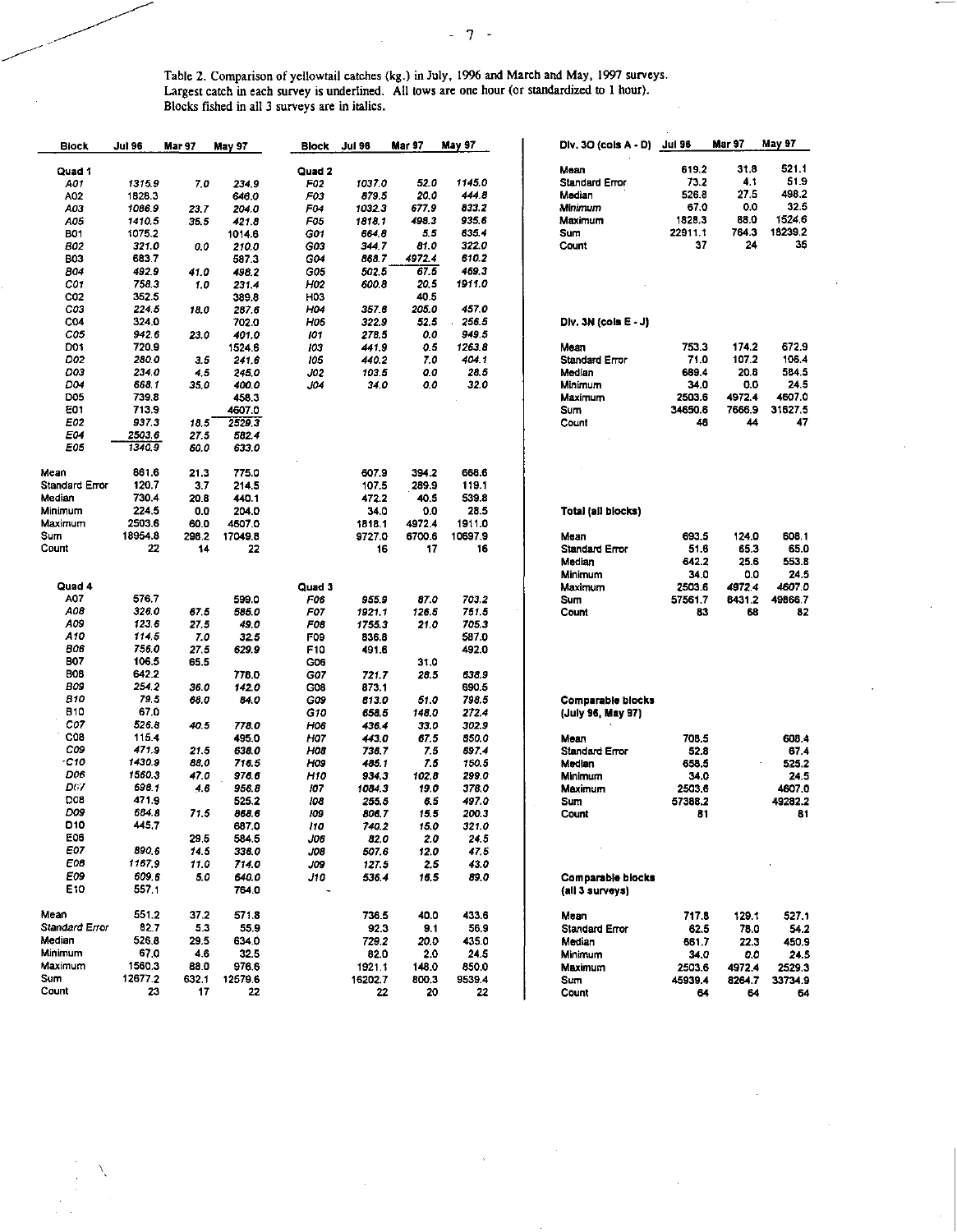|         |                |         | All sets                                      | Yellowtail directed sets |      |           |                                 |
|---------|----------------|---------|-----------------------------------------------|--------------------------|------|-----------|---------------------------------|
|         |                |         | Year Quadrant No. sets Ytail Catch Ytail CPUE |                          |      |           | No. sets Ytail Catch Ytail CPUE |
|         |                |         |                                               |                          |      |           |                                 |
| 1985    | Q1             | 183     | 92,374                                        | 193                      | 51   | 32,250    | 239                             |
|         | Q <sub>2</sub> | 1026    | 1,005,888                                     | 368                      | 414  | 539,821   | 483                             |
|         | Q <sub>3</sub> | 610     | 961,481                                       | 632                      | 506  | 830,619   | 642                             |
|         | Q4             | 161     | 6,713                                         | 13                       | 1    | 454       | 151                             |
| 1986    | Q1             | 316     | 158,009                                       | 182                      | 120  | 84,663    | 258                             |
|         | Q <sub>2</sub> | 2139    | 1,618,702                                     | 261                      | 935  | 1,037,101 | 381                             |
|         | Q <sub>3</sub> | 901     | 1,303,751                                     | 568                      | 716  | 1,114,739 | 608                             |
|         | Q4             | 129     | 47,718                                        | 118                      | 23   | 18,234    | 266                             |
| 1987    | Q <sub>1</sub> | 155     | 126,634                                       | 281                      | 82   | 78,789    | 326                             |
|         | Q2             | 1885    | 2,152,661                                     | 395                      | 1302 | 1,667,548 | 443                             |
|         | Q3             | 1208    | 1,343,991                                     | 401                      | 830  | 977,887   | 424                             |
|         | Q4             | 600     | 516,401                                       | 288                      | 292  | 327,592   | 390                             |
| 1988    | Q1             | 142     | 110,665                                       | 243                      | 30   | 22,070    | 262                             |
|         | Q2             | 971     | 891,780                                       | 280                      | 348  | 393,483   | 378                             |
|         | Q3             | $-1128$ | 1,278,220                                     | 398                      | 745  | 947,830   | 438                             |
|         | Q4             | 566     | 296,049                                       | 152                      | 97   | 91,544    | 283                             |
| 1989    | Q1             | 314     | 228,767                                       | 242                      | 57   | 64,659    | 411                             |
|         | Q2             | 613     | 347 374                                       | 172                      | 124  | 157 433   | 389                             |
|         | Q3             | 420     | 343,825                                       | 306                      | 161  | 180,668   | 394                             |
|         | Q4             | 271     | 158.174                                       | 179                      | 36   | 35,977    | 318                             |
| 1990    | Q <sub>1</sub> | 173     | 75,818                                        | 157                      | 17   | 10,160    | 199                             |
|         | Q2             | 556     | 320,715                                       | 197                      | 94   | 90,074    | 349                             |
|         | Q <sub>3</sub> | 118     | 190,736                                       | 619                      | 66   | 113,435   | 646                             |
|         | Q4             | 36      | 11,050                                        | 101                      | 6    | 6,350     | 343                             |
| 1991    | Q <sub>1</sub> | 458     | 249,563                                       | 182                      | 21   | 14,560    | 203                             |
|         | Q2             | 592     | 486,358                                       | 272                      | 149  | 247,344   | 507                             |
|         | Q <sub>3</sub> | 188     | 169,264                                       | 324                      | 70   | 107 184   | 496                             |
|         | Q4             | 177     | 151,992                                       | 275                      | 38   | 38,991    | 343                             |
|         |                |         |                                               |                          |      |           |                                 |
| 1985-91 | Q <sub>1</sub> | 1741    | 1,041,831                                     | 207                      | 378  | 307,152   | 287                             |
|         | Q2             | 7782    | 6,823,476                                     | 296                      | 3366 | 4,132,804 | 422                             |
|         | Q3             | 4573    | 5,591,268                                     | 453                      | 3094 | 4,272,362 | 506                             |
|         | Q4             | 1940    | 1,188,097                                     | 191                      | 493  | 519,143   | 351                             |

Table 3. Catch and CPUE data for yellowtail from a sample of 15 FPI trawlers in the commercial fishery in198591. Catches are in kg., and CPUE is kg. Per hour trawling.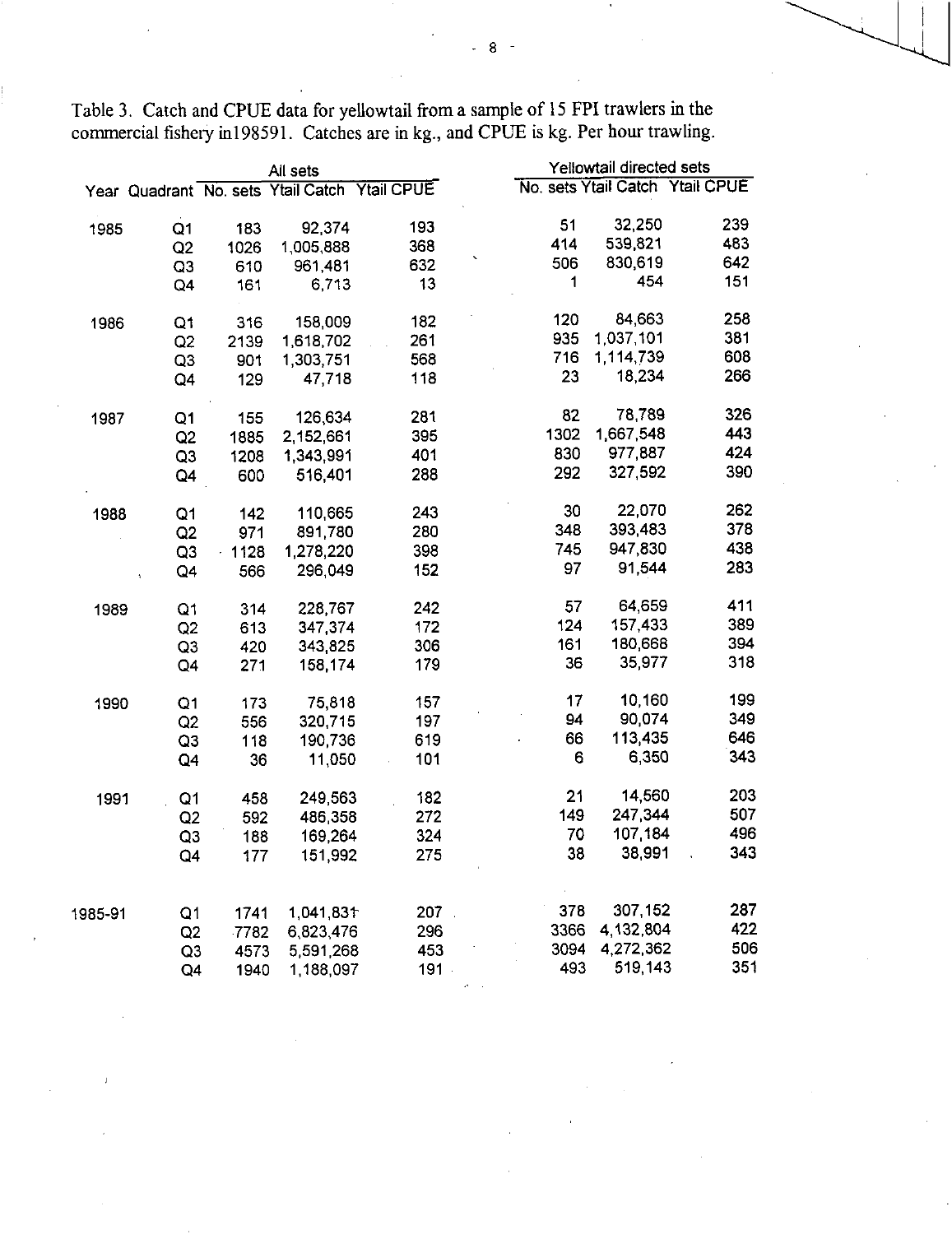





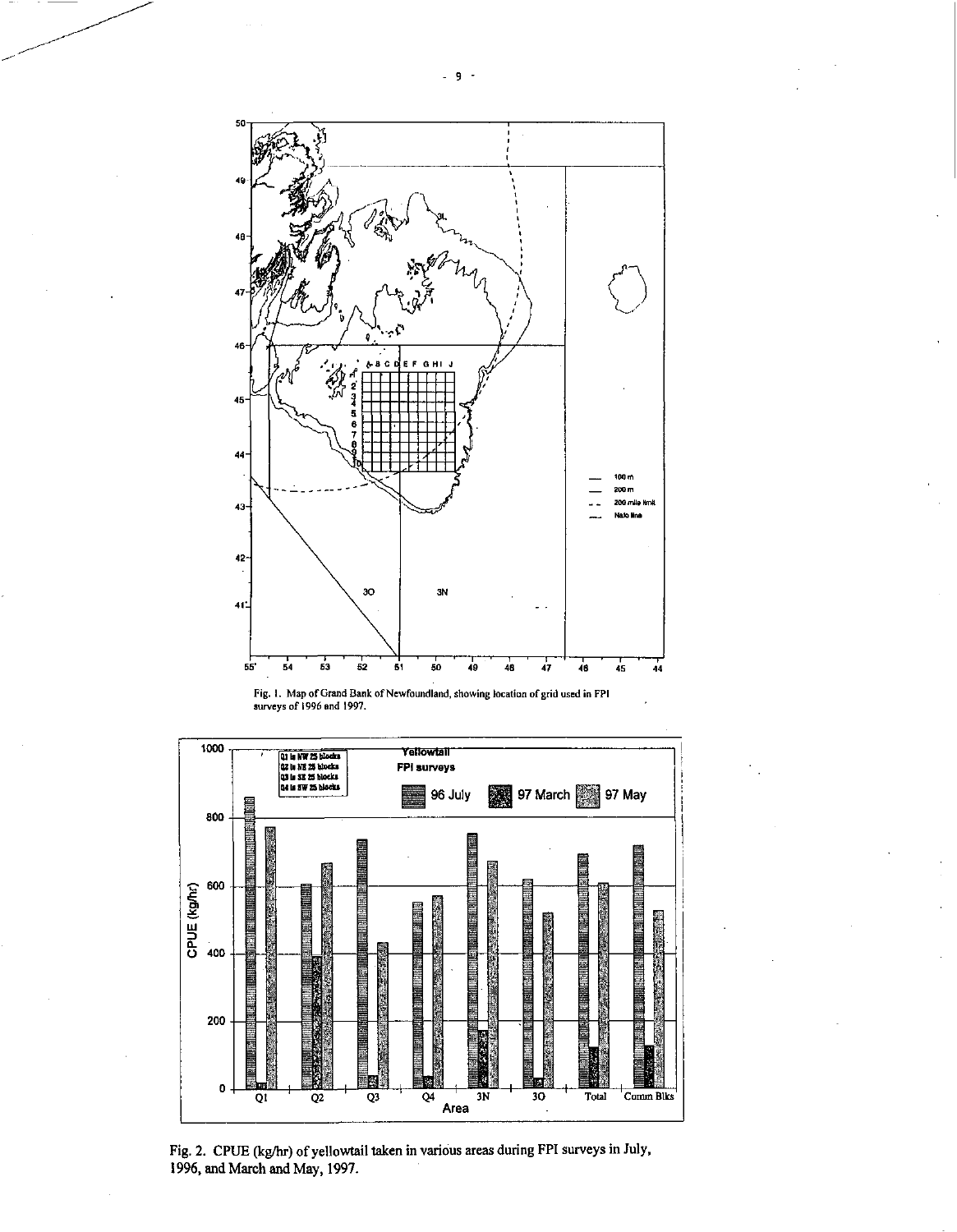

Fig. 3a). Distribution of Yellowiall Flounder catches from 1996 Allentic Lindsey Trip 1





 $-10 -$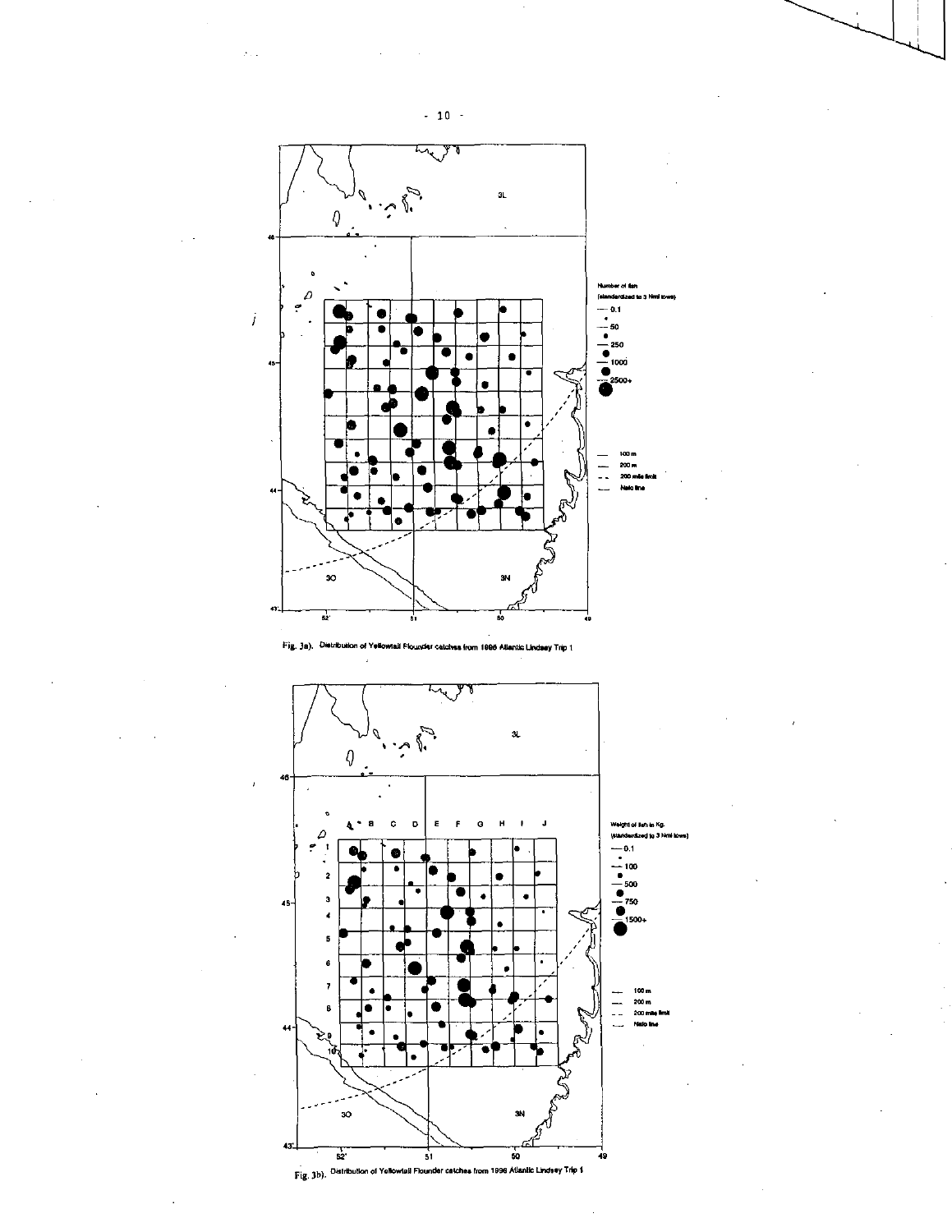





Fig. 4b). Distribution of Yellowtail Flounder catches from 1997 Atlantic Lindsey Trip 2

 $\sim$  11  $\geq$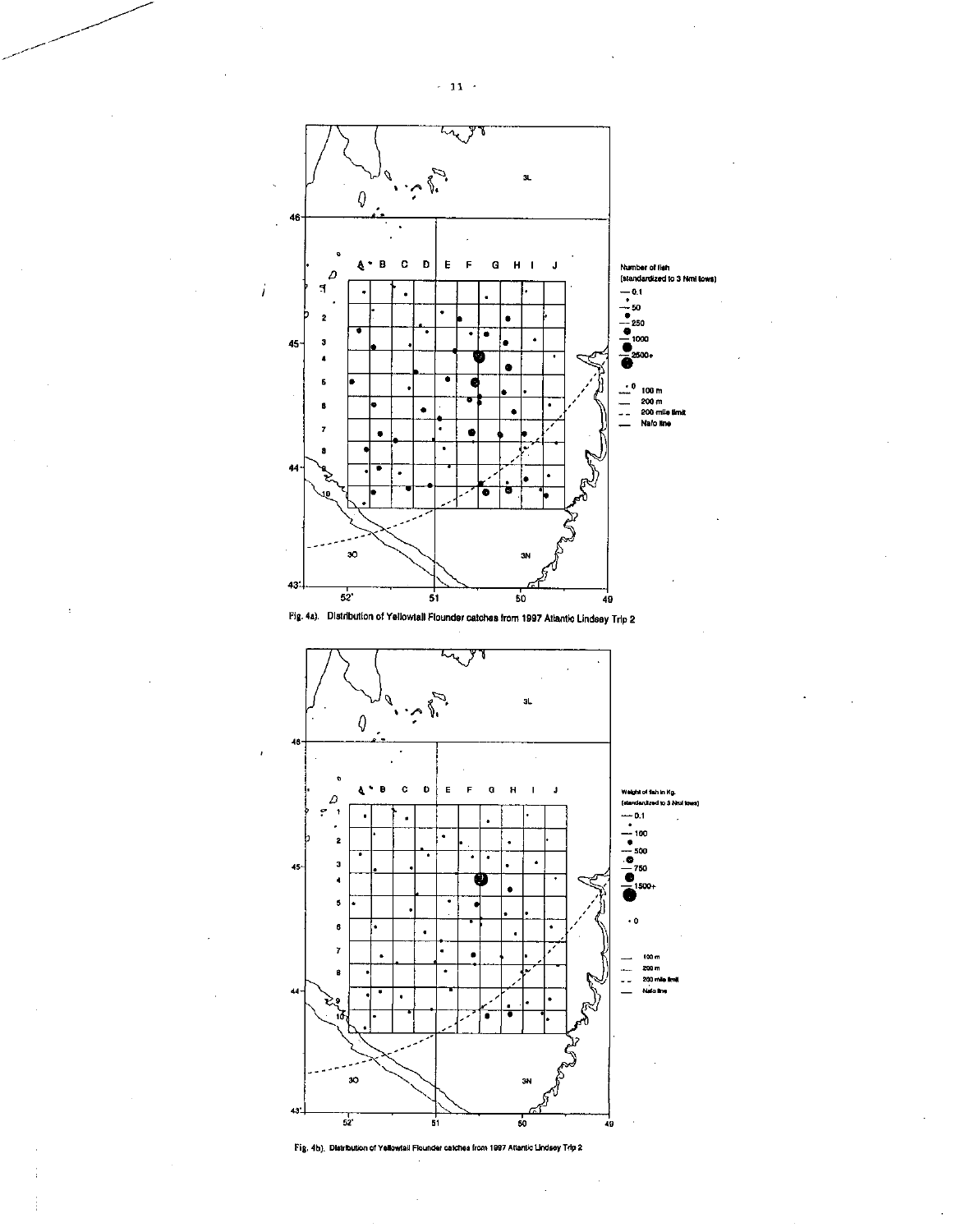

Fig. 5a. "Distribution of yellowtail flounder catches from 1997 Atlantic Lindsey Trip 3.





Fig. 5b. Distribution of yellowtail flounder catches from 1997 Atlantic Lindsey Trip 3. Fig. 5b. Distribution of yellowtail flounder catches from 1997 Atlantic Lindsey Trip 3.

 $\cdot$  12  $\cdot$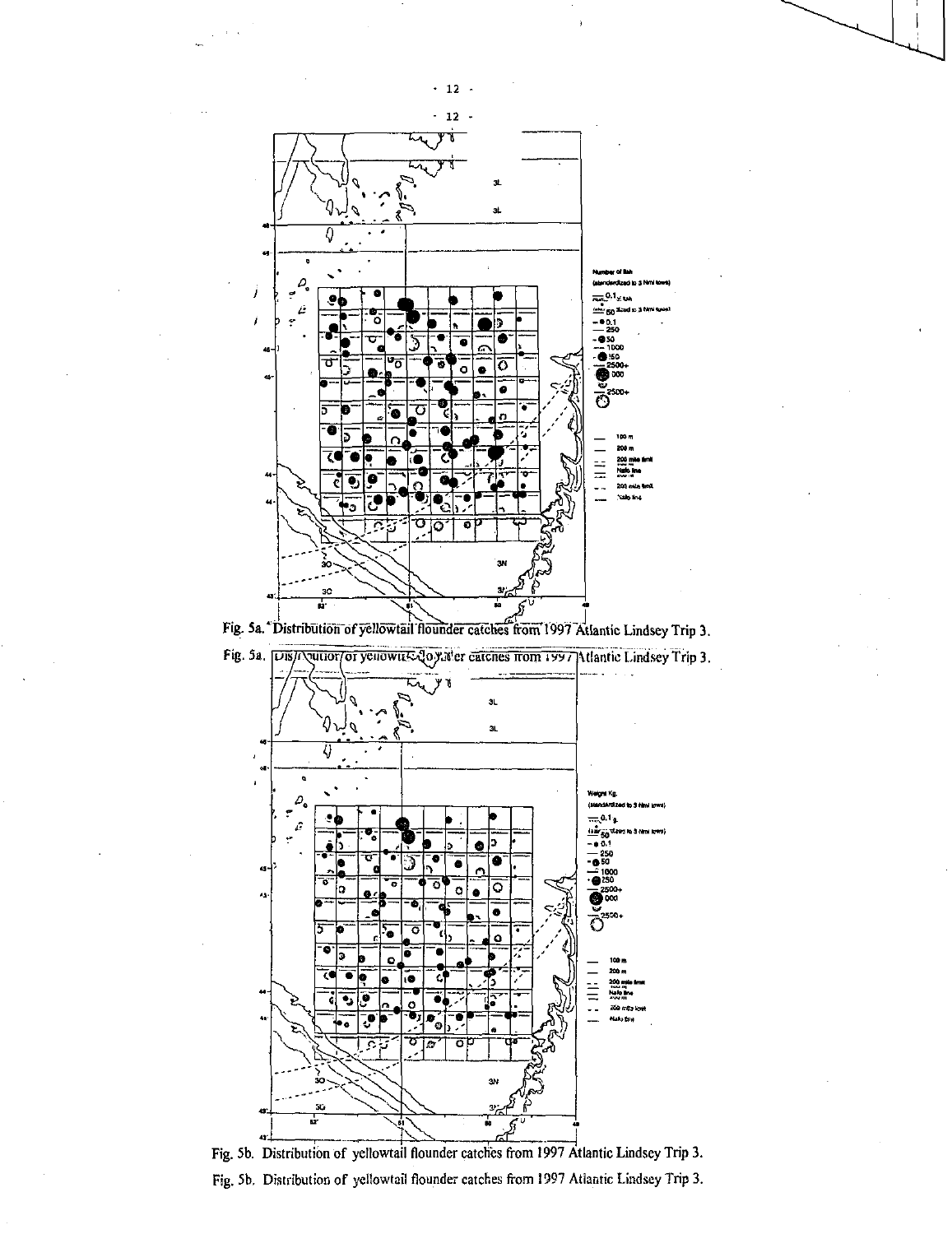

Fig. 6a. Distribution of yellowtail flounder catches (total length  $\le$  = 30 cm) from 1997 Atlantic Lindsey Trip 2.



Fig. 6b. Distribution of yellowtail flounder catches (total length  $\leq$  = 40 cm) from 1997 Atlantic Lindsey Trip 2.

 $-13 -$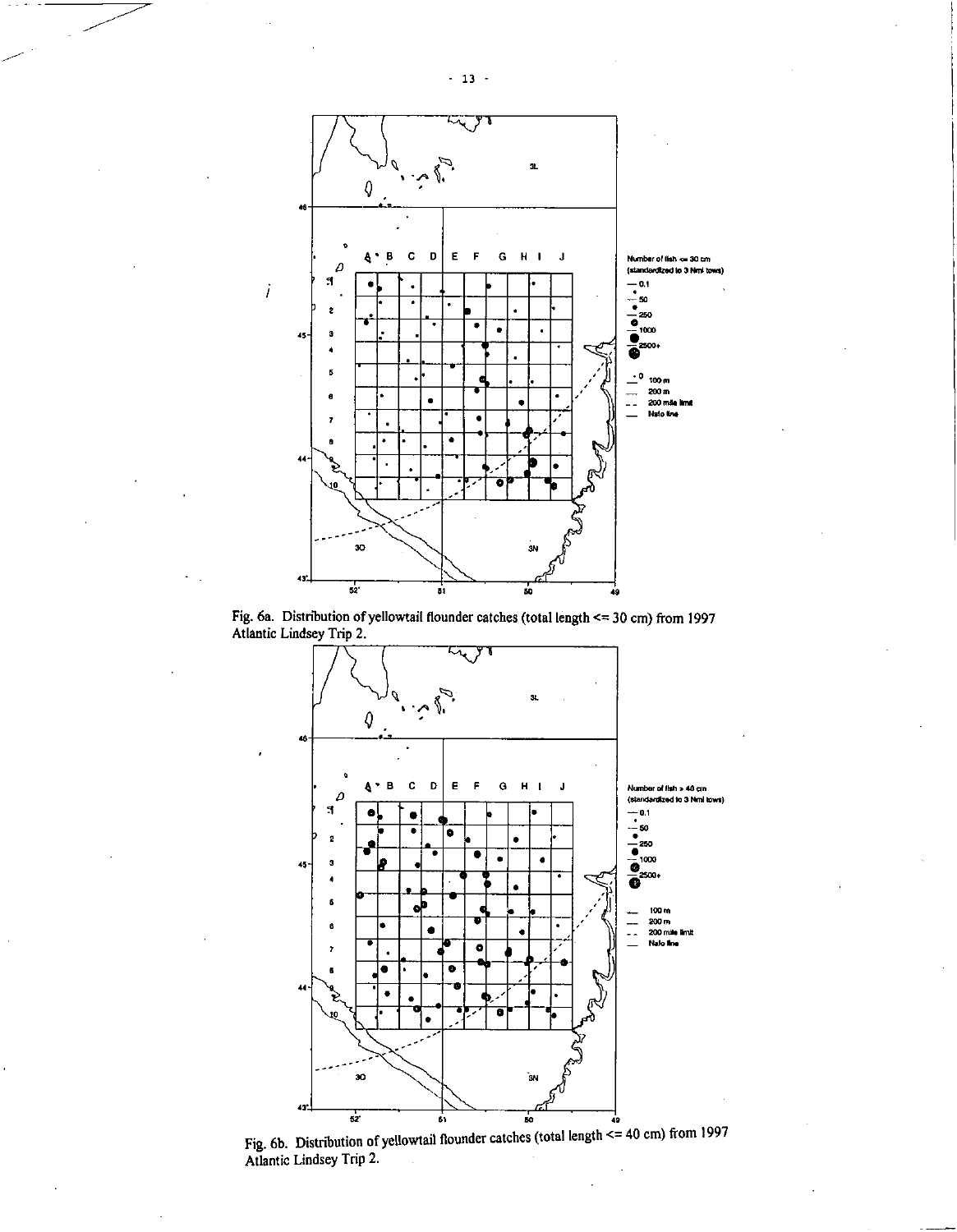





Fig. 7b). Age composition of yellowtail flounder caught in the July, 1996 FPI survey.

14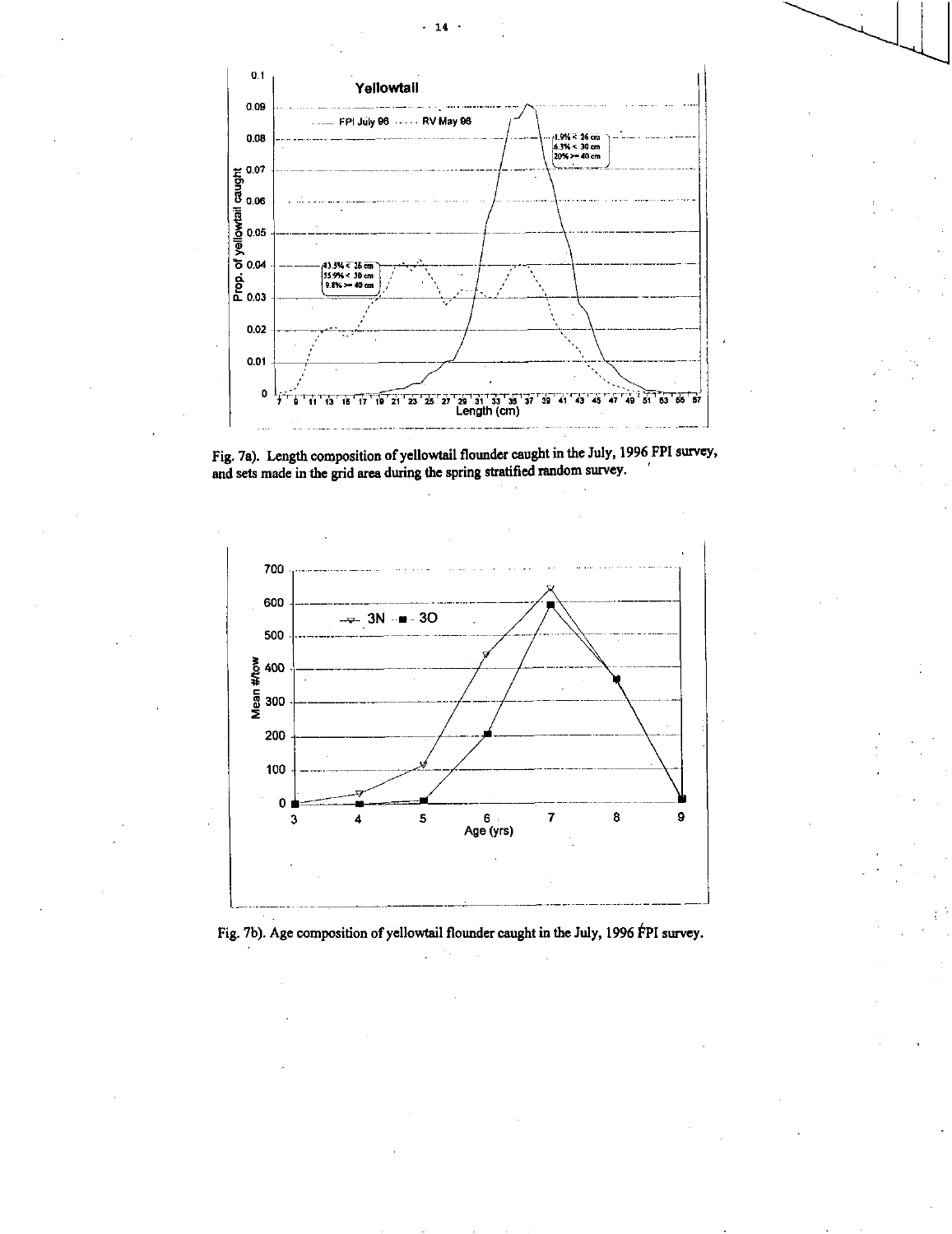

Fig. 8. Comparison of yellowtail CPUE in July of year n with CPUE in March of year n+). Data from 1970-91 are from NAFO catch and effort statistics for Canadian trawlers.



Fig. 9. Comparison of monthly CPUE of yellowtail for the years 1970-91 combined, and the relative measure of monthly CPUE determined from a multiplicative model of yellowtail catch rates.

 $-15 -$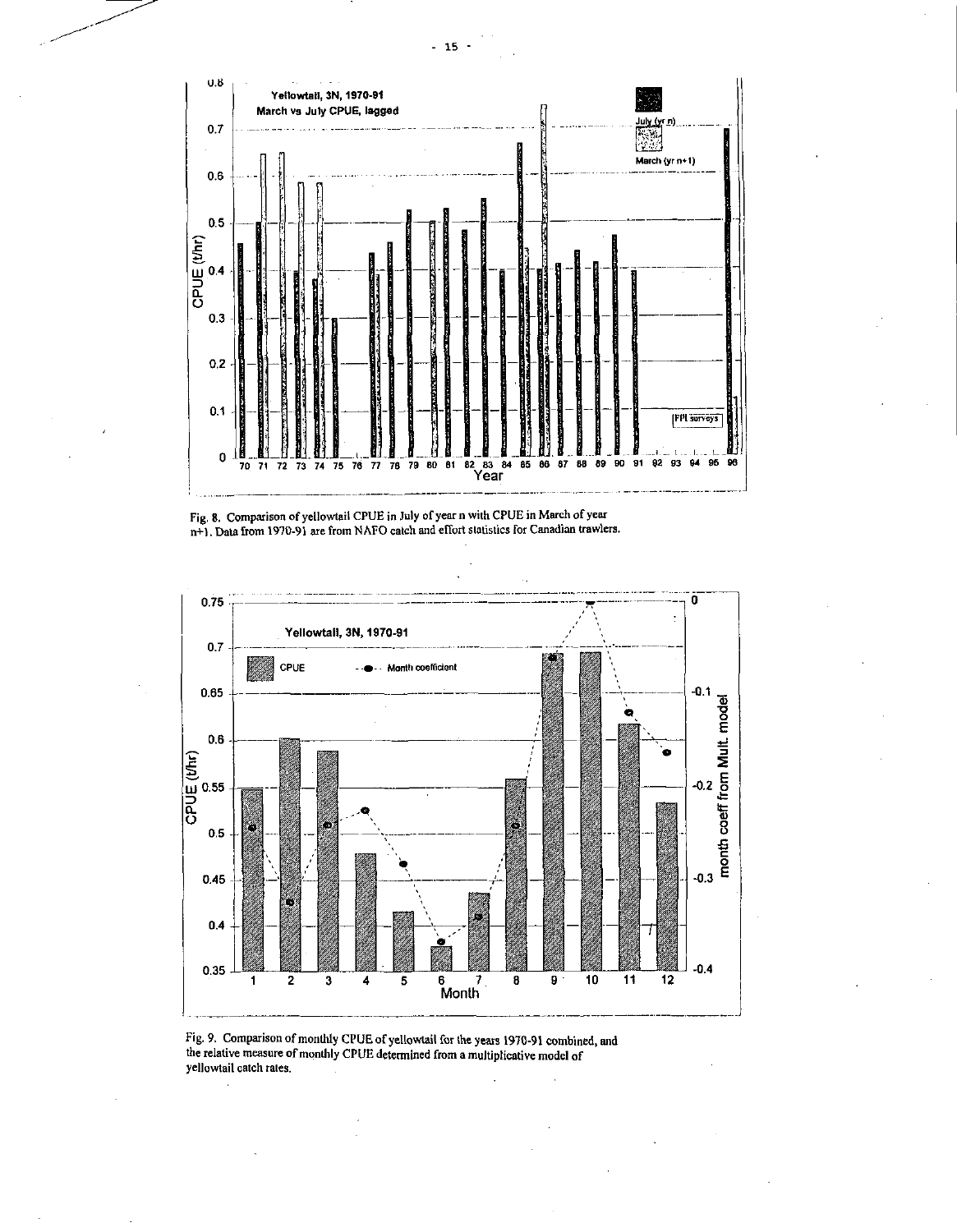

Fig. 10. Locations of sets, by block, from a sample of 15 FPI vessels fishing in Div. 3N0 during 1985-91.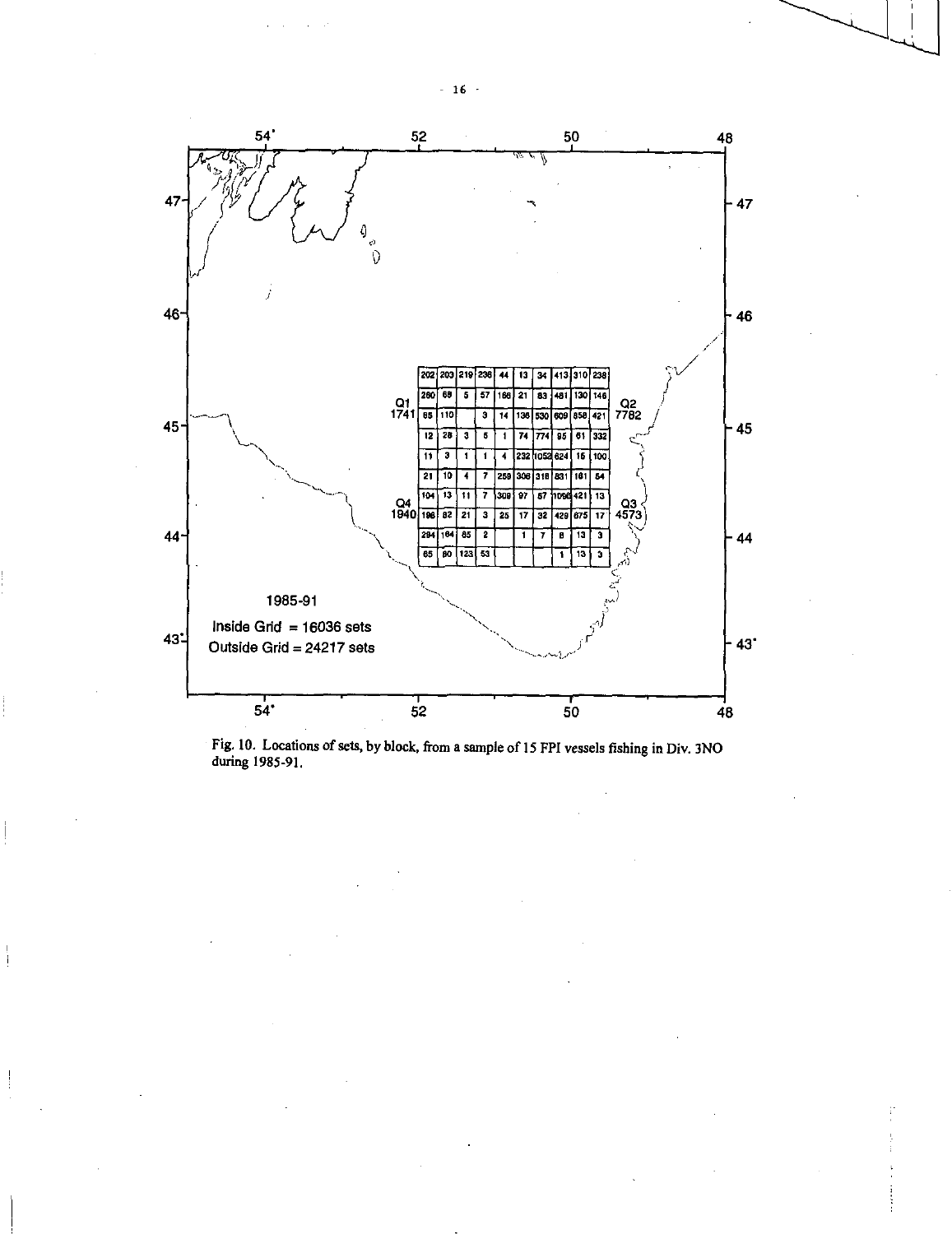# Yellowtail Catch (Kg)



Fig. 11. Catches of yellowtail, by block, from a sample of 15 FPI vessels fishing in Div. 3NO during 1985-91. Data are from sets where yellowtail was the main species sought.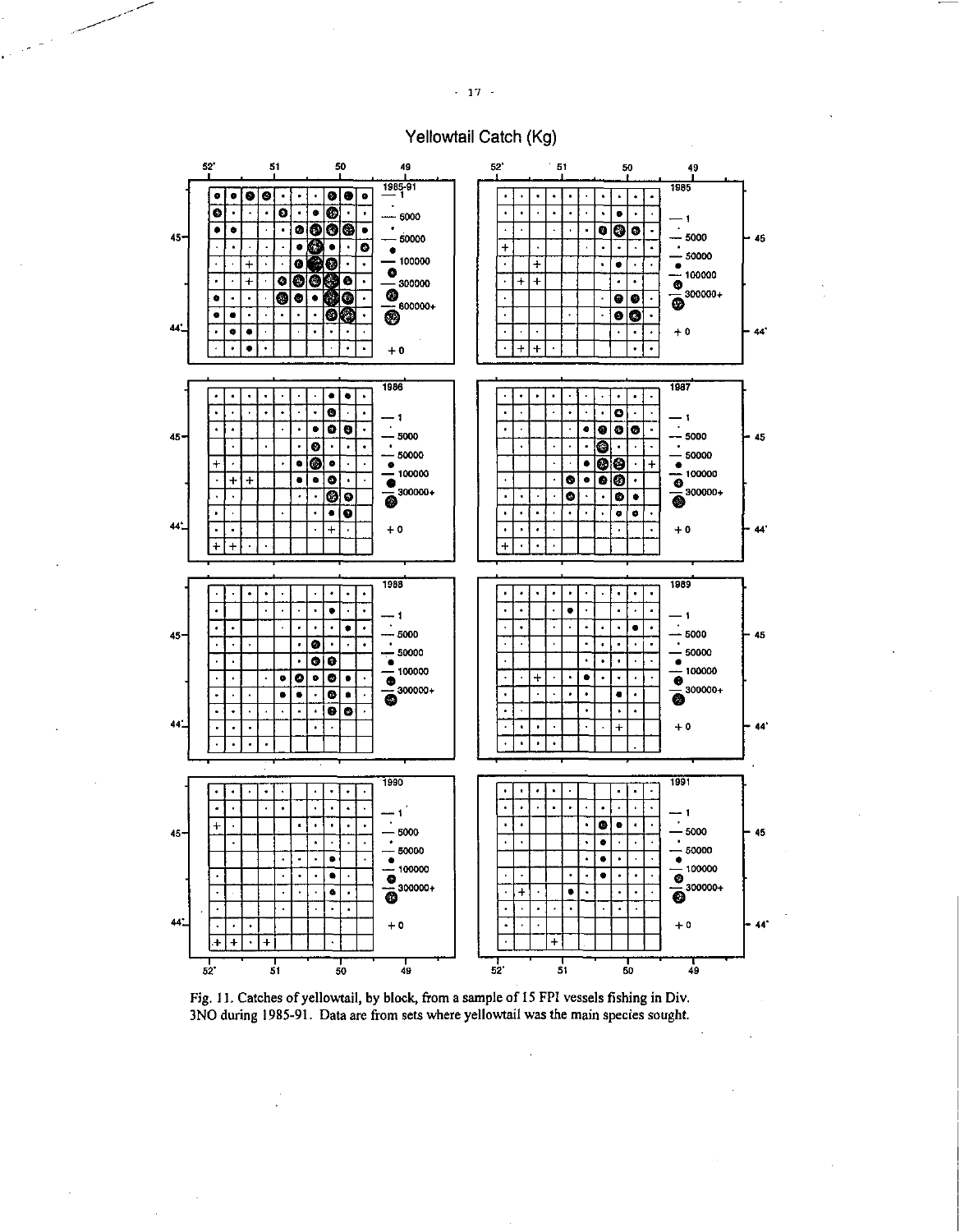

Yellowtail Catch Rate (Kg/Hr) - Yellowtail Main Species Sought

Fig. 12. Catch rates of yellowtail, by block, from a sample of 15 FPI vessels fishing in Div. 3NO during 1985-91. Data are from sets where yellowtail was the main species sought.

 $\cdot$ 

 $\cdot$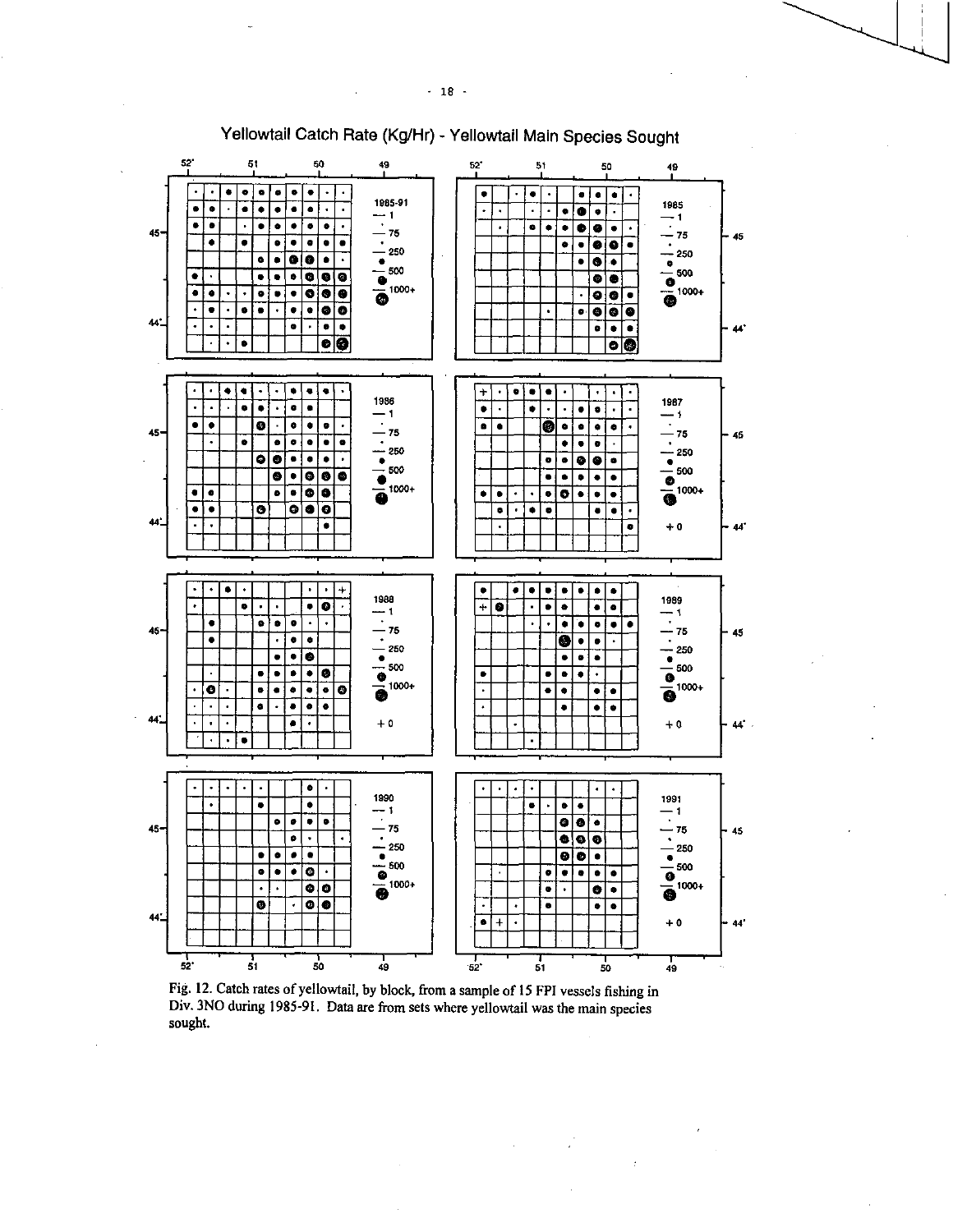Yellowtail Main Species Sought



Fig. 13. Catches of yellowtail, by month, from a sample of 15 FPI vessels fishing in Div. 3NO during 1985-91. Data are from sets where yellowtail was the main species sought.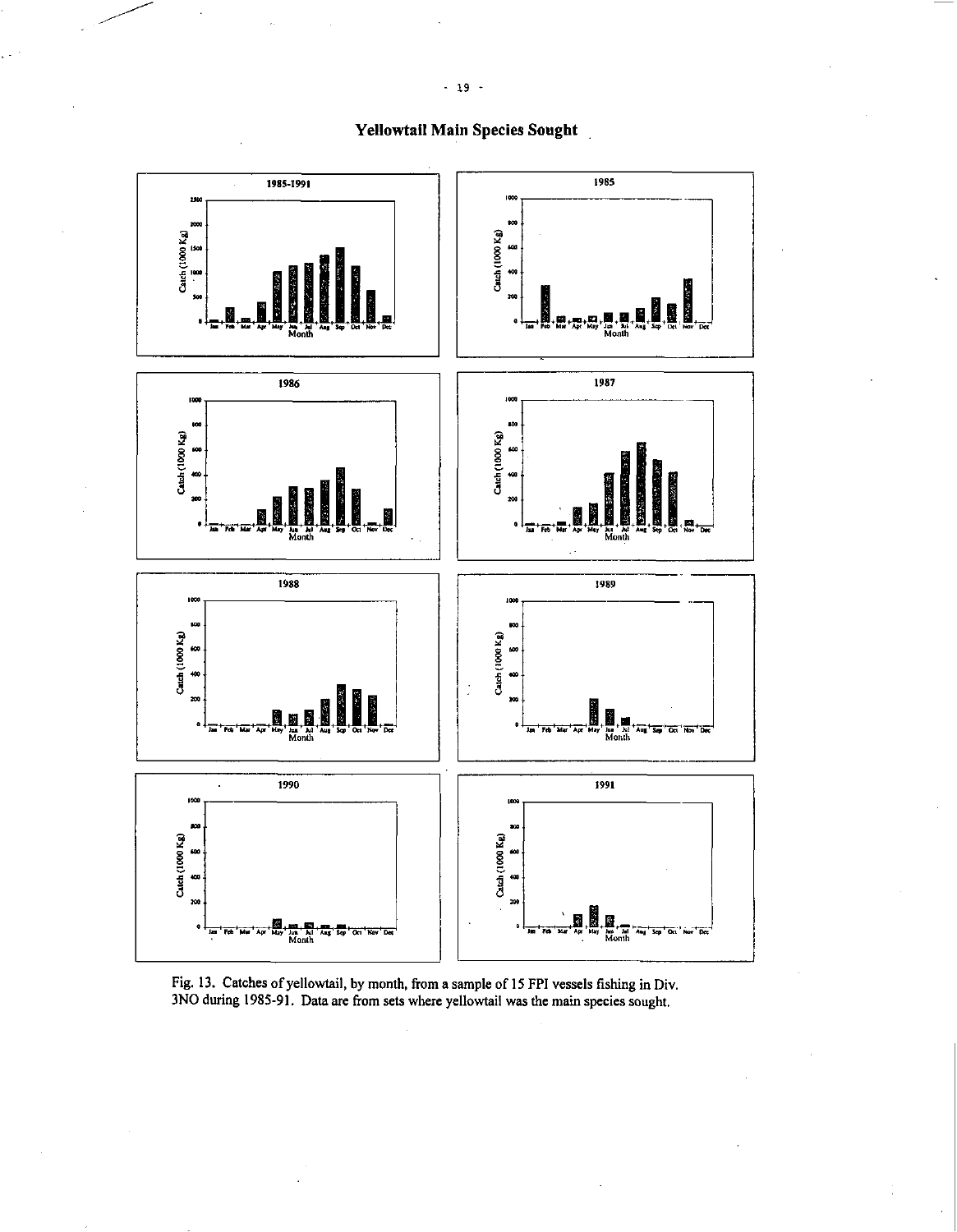

# **Yellowtail Main Species Sought**

Fig. 14. Catch rates (+/- 1 S.E.) of yellowtail, by month, from a sample of 15 FPI vessels<br>fishing in Div. 3NO during 1985-91. Data are from sets where yellowtail was the main species sought.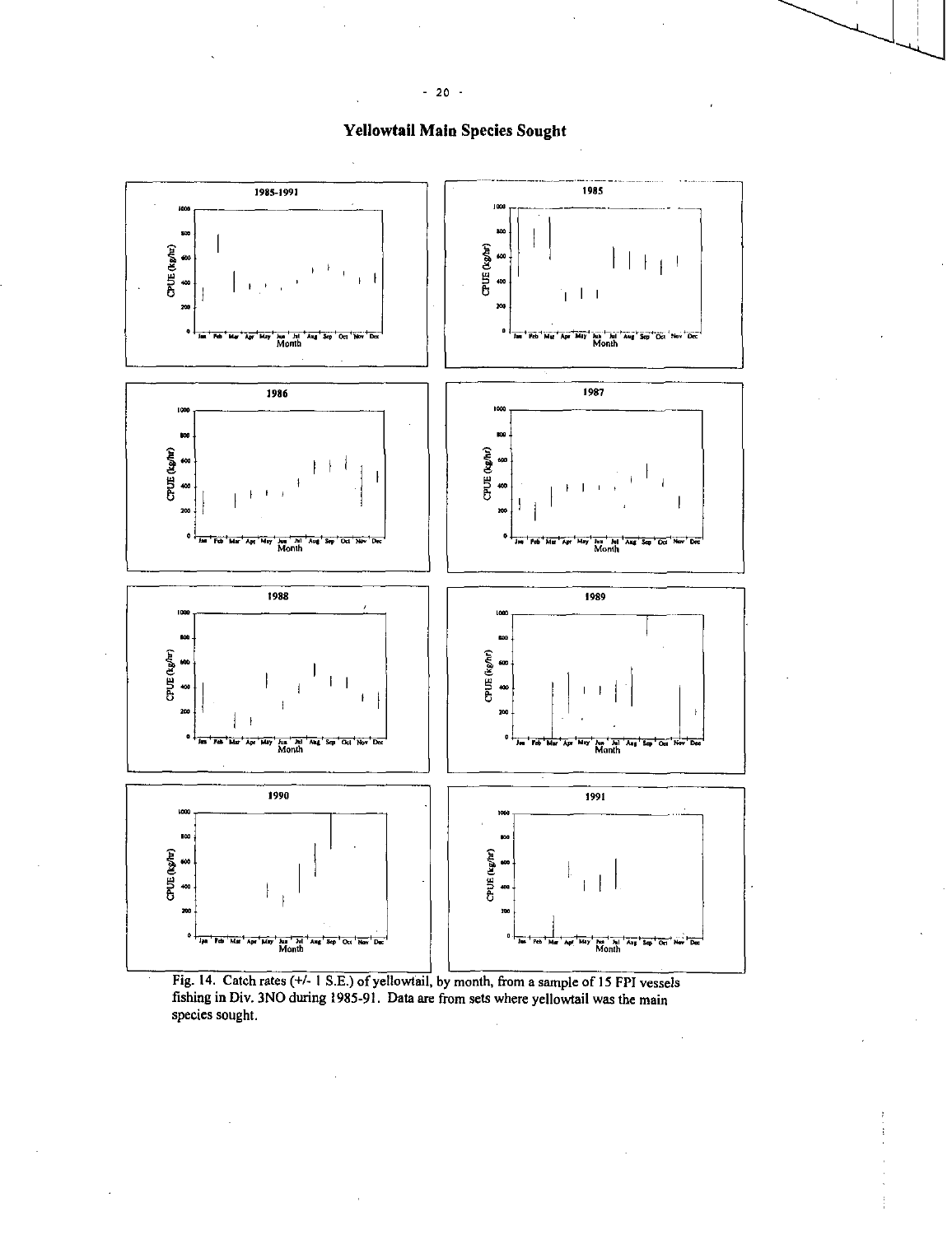

Fig. 15a). Distribution of yellowtail (number per set) from stratified random surveys in Div. 3LNO in 1995 and 1996. Grid used in FPI surveys is overlaid for illustration.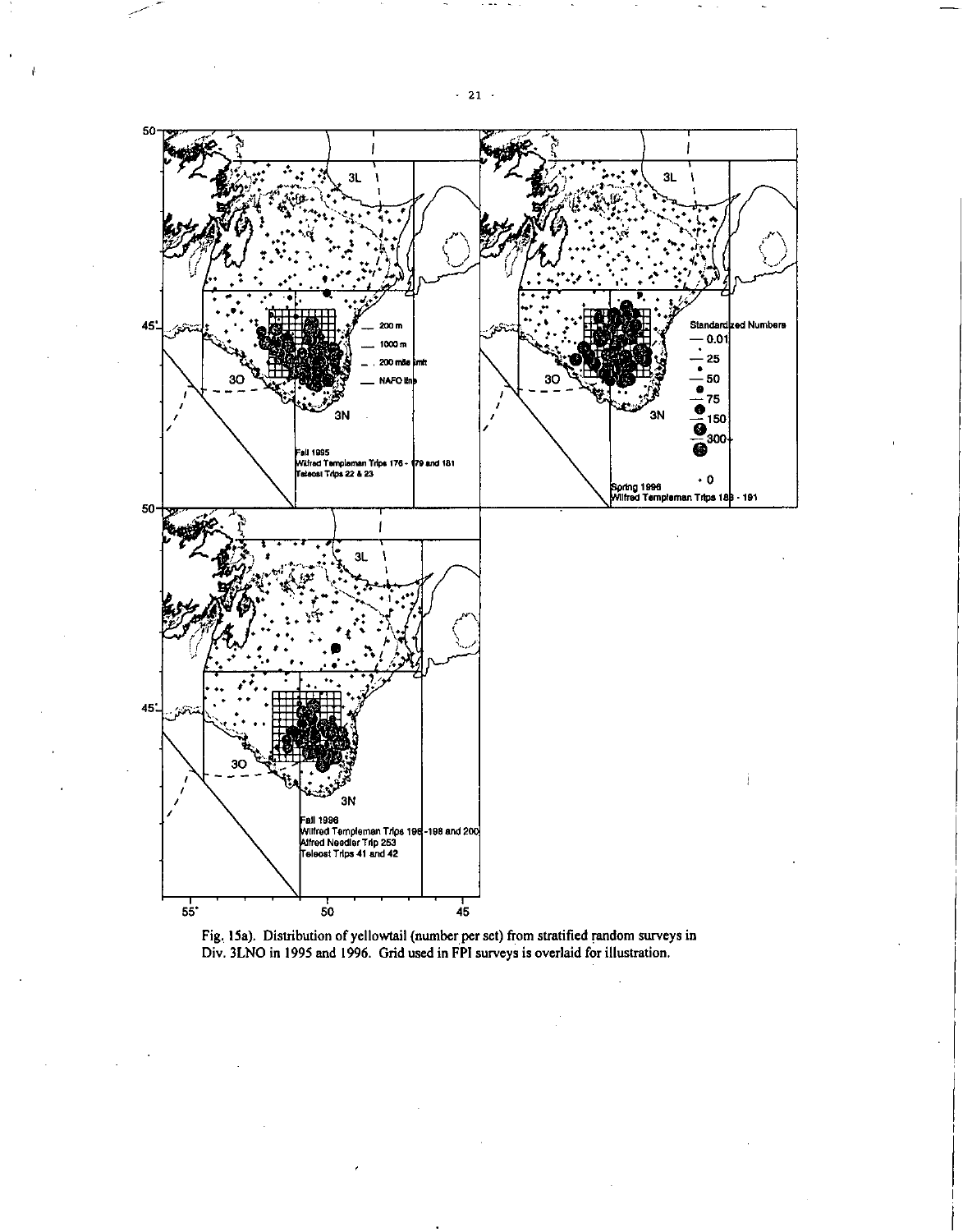